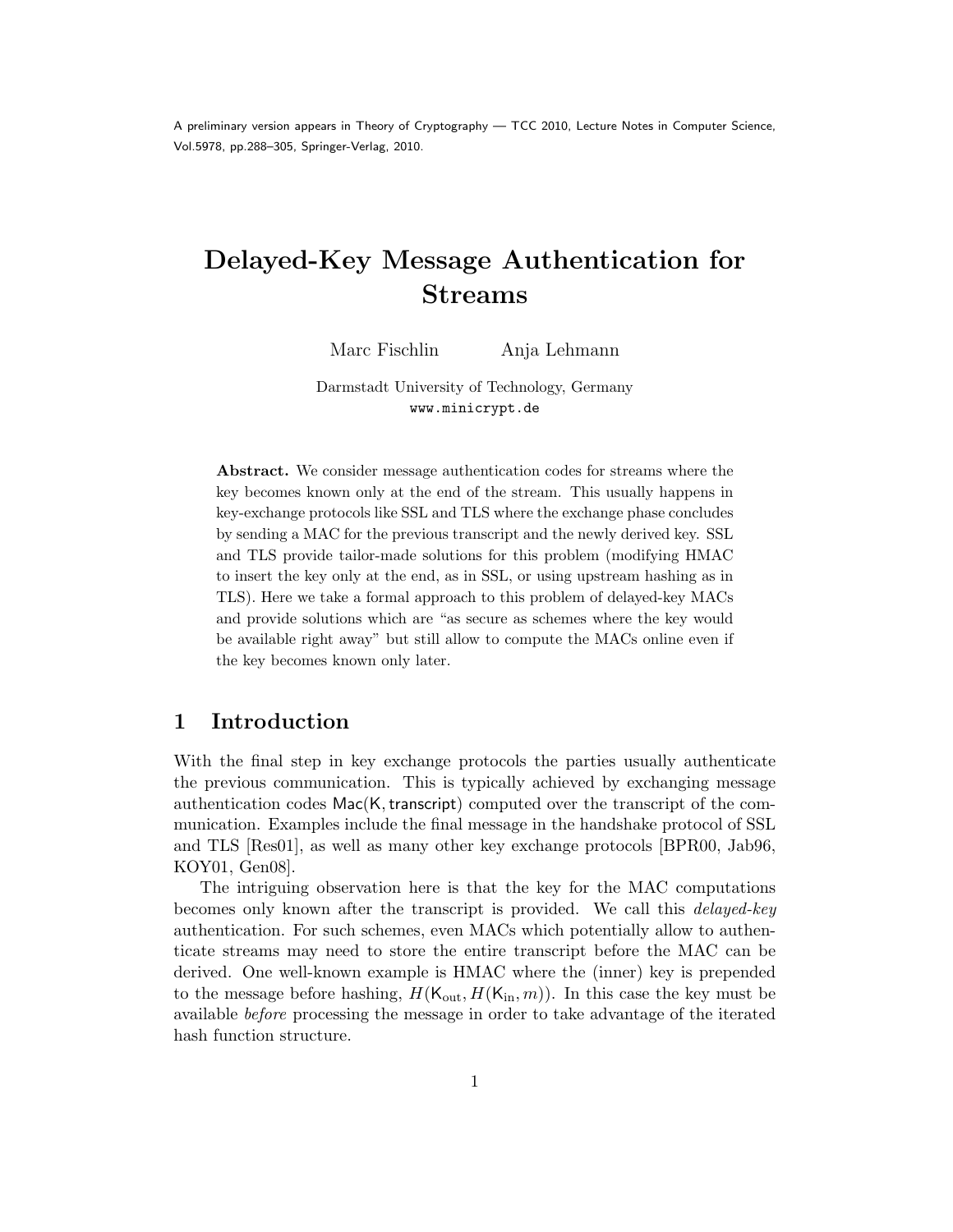For computational efficiency and, especially, for storage reasons it is often desirable to compute the MAC iteratively, though. This has been acknowledged by popular protocols like SSL, which uses a variant of HMAC where the key is appended to the message instead, and TLS which first hashes the transcript iteratively and then runs the MAC on the hash value only. Similarly, for the key exchange protocols for machine readable travel documents (MRTD) by the German government [BSI08] the final MAC computation omits large parts of the transcript and only inputs the messages of the final rounds. This allows the resource-bounded passport to free memory immediately. The protocol is under standardization for ISO/IEC JTC1/SC17.

The SSL and TLS solution to the problem both rely on the collision resistance of the underlying hash function for  $HMAC<sup>1</sup>$  For TLS collision resistance suffices to show security (assuming HMAC is secure), but introduces another requirement on the hash function. Recall that HMAC (resp. its theoretical counterpart NMAC) can be shown to be secure if the compression function is pseudorandom [Bel06] or non-malleable [Fis08]. For SSL it is still unclear how the security of the modified HMAC relates to the security of the original HMAC. As for the MRTD protocol for German passports, in most key exchange protocols it is recommended to include the whole transcript (yet, we are not aware of any concrete attack if only parts of the transcript enter the computation).

An additional constraint originates from the implementation of the MAC algorithm. Key-exchange protocols are often used as building blocks in more complex cryptographic protocols which, in turn, also use the same MAC algorithm for subsequent authentication (e.g., the record protocol in TLS/SSL). To be applicable to resource-bounded devices a delayed-key MAC should therefore draw on the same implementation as the regular MAC. This is particularly true if the implementation has been designed to resist side-channel attacks. Hence, instead of designing delayed-key MACs from scratch, a "lightweight" transformation given an arbitrary MAC algorithm is preferable.

Our Results. We initiate a study of solutions for the delayed-key MAC problem. There are two reasonable scenarios, originating from the key-exchange application: The most relevant case in practice is the one-sided case where one party is resource-bounded while the other party is more powerful, e.g., a TLS/SSL secured connection between a mobile device and a server, or an authentication procedure between a smart card and a card reader. Then, ideally, the constraint device should benefit from solutions with low storage, whereas we can still assume that the server is able to store the entire transcript. If both parties have storage limitations, e.g., two mobile devices communicating with each other, then we are

<sup>&</sup>lt;sup>1</sup>The weaker requirement of preimage resistance does not suffice, because the transcript that gets authenticated, is partially determined by both the sender and the receiver of the MAC.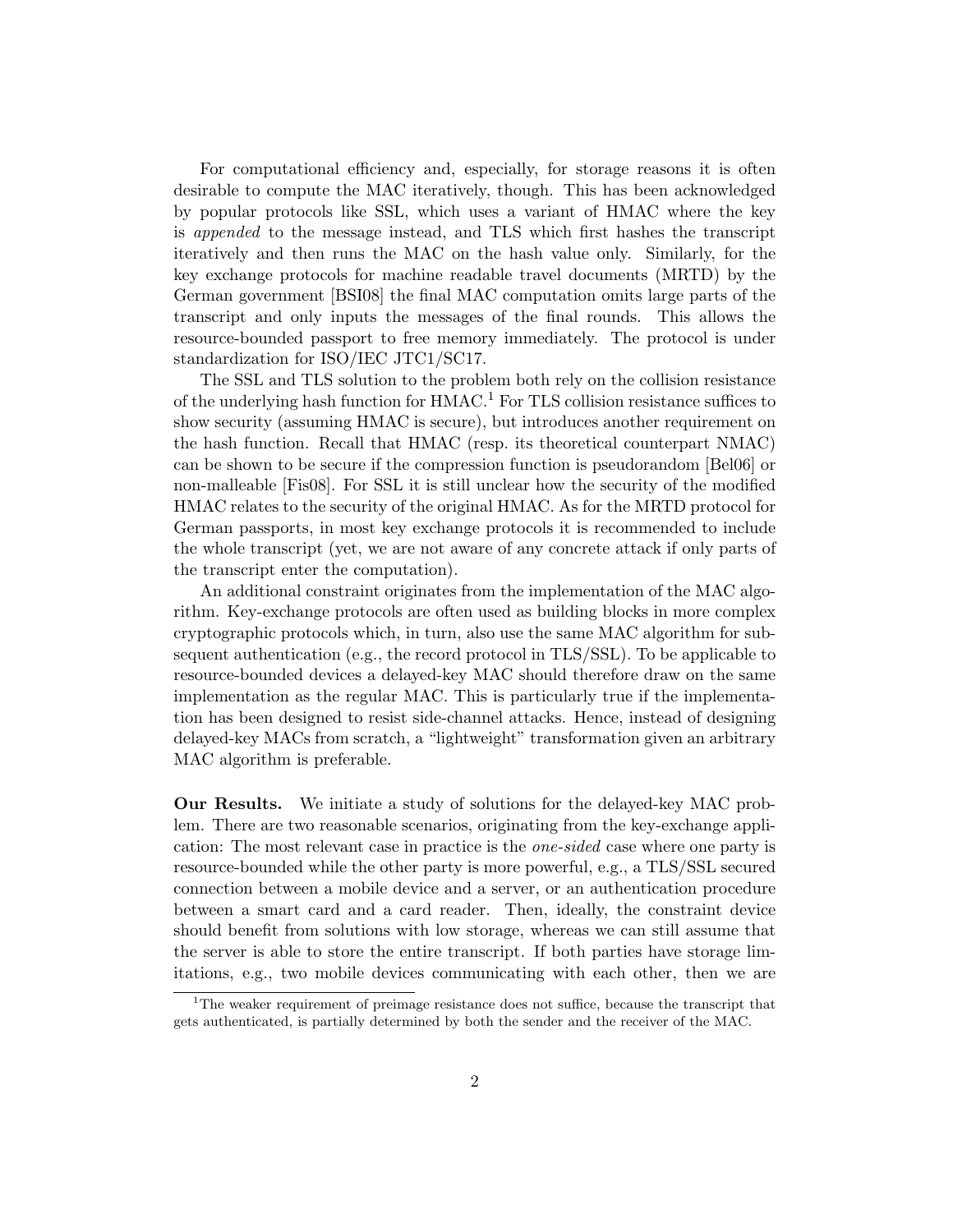interested in two-sided solutions. Since the one-sided case allows for the weaker devices in terms of resource constraints, the necessity of storage-optimized protocols in this scenario is usually higher than in the two-sided case.

Thus, we focus on the one-sided case for which we present efficient solutions which are all based on the same seemingly obvious principle: to compute a MAC the sending party first picks an ephemeral key L and computes the MAC for this key and the data stream. Then, in addition to the MAC under this key, the party also transmits an "encryption" (or a "pointer") P allowing the other party to recover the ephemeral key L from P and the meanwhile available long-term key K.<sup>2</sup> Note that since verification is usually done by re-computing a MAC the idea also applies to the verification of the other's party MAC, i.e., one of the parties in a key-exchange protocol can both compute its own MAC and verify the other party's MAC with low storage requirements.

From an efficiency and implementation viewpoint the instantiations of this principle should interfere as little as possible with the underlying protocol such that we get a universal solution. Note that this general approach already allows to obtain a delayed-key solution starting from a regular MAC, such that both variants can be used conveniently even on severely constraint devices. In terms of security we require the solution to be as secure as the original scheme. The latter condition at foremost demands that the instantiation inherits the unforgeability property of the original MAC. But since the long-term key K is subsequently used in protocols (like encryption with the derived keys from the master secret in SSL and TLS), unforgeability alone is not sufficient.

We also demand that the modified scheme only leaks "as much about the key K as the original scheme would" and call this notion *leakage-invariance*. The idea behind this notion is that, in the original key-exchange protocol, the MAC for K leaks some information about the key itself, and that the subsequent usage of the key (derivation, direct encryption etc.) should be still be secure. Following the idea of semantically secure encryption [GM84] we require that a solution for the delayed-key problem allows to compute at most the information about K that one could derive from a  $Mac(K, \cdot)$  oracle (used in the original protocol).

We discuss four solutions which are secure according to our notion (and which come with different efficiency/security trade-offs). Roughly, these are:

Encrypt-then-MAC: We assume that the underlying (deterministic) MAC is a pseudorandom function (which is a widely used assumption about HMAC) and then compute the MAC  $\sigma \leftarrow \text{Mac}(L, m, \ell)$  for the ephemeral key and

<sup>&</sup>lt;sup>2</sup>This approach is more general than it may seem at first glance: One can think of the MAC computation for key L as a (probabilistic) processing of the message and the final computation of the pointer (from K, L and the value from the first stage) as an "enveloping" transformation involving the key. It comprises for example the SSL/TLS solutions (with empty L). We finally remark that sending L in clear usually violates the secure deployment of such MACs in key agreement protocols.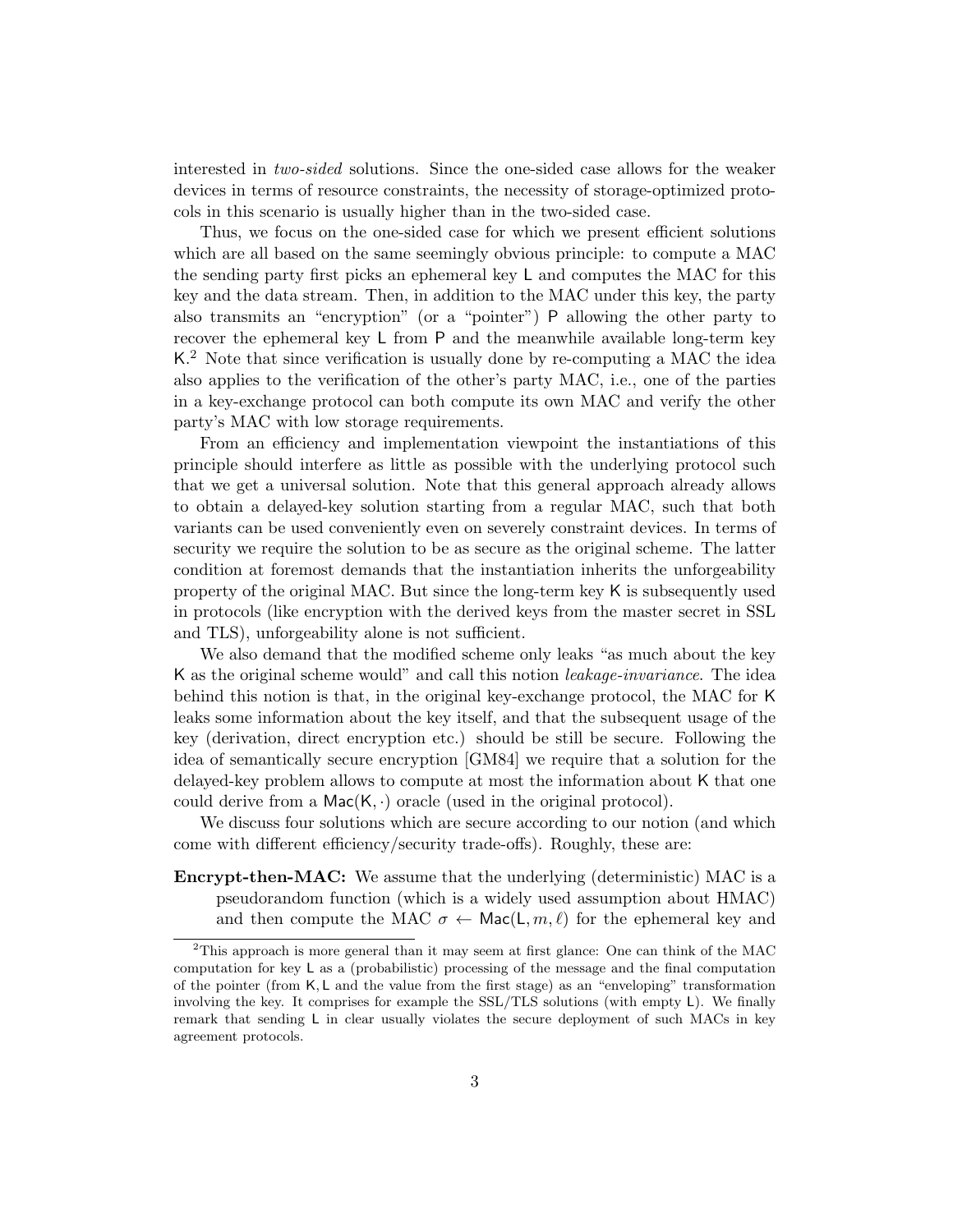then encrypt L under K and MAC this data,  $P = (c, t) = (Mac(K, 0||\ell) \oplus$ L, Mac(K, 1|| $\ell$ ||c)) for a label  $\ell$  which can either be the server or client constant as in SSL or a random session identifier. The receiver can then recover L from the encryption and verify the MAC  $\sigma$ .

- Pseudorandom Permutation: We again assume that the MAC is a pseudorandom function and use a four-round Feistel structure to build a pseudorandom permutation  $\pi(K, \cdot)$  out of it. Then  $\sigma \leftarrow \text{Mac}(L, m)$  and  $P = \pi^{-1}(K, L)$  such that the receiver can re-obtain  $L = \pi(K, P)$  and verify the MAC  $\sigma$ . The communication overhead here is smaller than in the previous case but the construction requires more MAC computations.
- **Encrypt-only:** For the pseudorandom MAC we simply let  $P = (\ell, Mac(K, \ell) \oplus L)$ for random label  $\ell$ . In this case the security condition is that an adversary attacking this modified scheme can only make a limited number of verification requests (which corresponds to the common case that in two-party key-exchange protocols for each exchanged key K the server and the client compute and verify only one MAC each). Also, we can only show that the adversary is unable to recover the entire key K from the modified scheme (in contrast to any information about the key, as in the previous cases). This is sufficient to provide security if the key is afterwards hashed (assuming that the hash functions is a good randomness extractor or even behaves like a random oracle).
- **XOR:** In the most simple case we let  $P = K \oplus L$  be the one-time pad encryption of L under K. Assuming that MAC remains pseudorandom under relatedkey attacks [BK03] this is again an unforgeable, leakage-invariant MAC (if the adversary task is to recover the whole key K). The leakage-invariance also relies on the assumption that the adversary can only make a limited number of verification queries, and gets to see at most one MAC. The latter is justified in schemes where only one of the party sends a MAC or where one party immediately aborts without sending its MAC if the received MAC is invalid.

As mentioned before all proposed solutions above support the one-sided case where one of the parties can store the message easily. In contrast, the TLS/SSL solutions also work in the two-sided case of two resource-constraint parties, but both rely on the collision-resistance of the underlying hash function whereas our solutions can in principle be implemented based on one-way functions. We therefore address the question whether or not collision-resistance is necessary for the two-sided case or not, and show that one-way functions suffice. However, as our solution make use of digital signatures it is mainly a proof of concept and it remains an interesting open problem to find more efficient constructions for this case.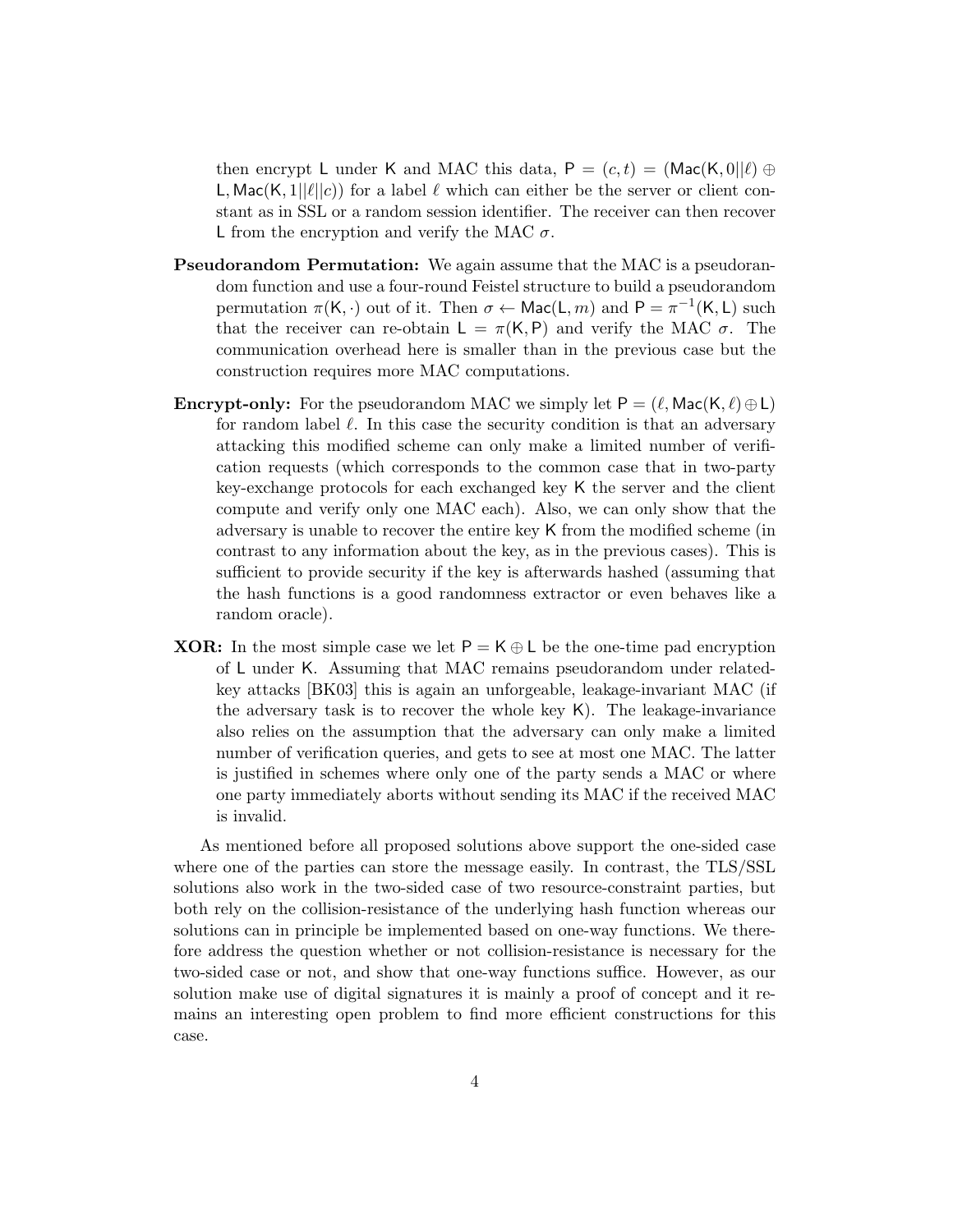Related Results. To the best of our knowledge the delayed-key problem has not undergone a comprehensive formal treatment so far. The solution in TLS can be shown to be secure according to our model, but relies on collision-resistance. As attacks have shown, however, this appears to be a stronger assumption than pseudorandomness, especially in light of the deployed hash functions MD5 and SHA-1 in TLS (see also the discussion in [Bel06]). We note that relaxing the requirement of collision-resistance is also a goal in other areas like hash-and-sign schemes [HK06].

Closest to our setting here comes the scenario of broadcast authentication of streams via the TESLA protocol [PCST02]. There, the two parties share a one-way chain of keys and authenticate each packet in time  $t$  with the  $t$ -th key of the chain. Hence, TESLA also deals with authentication of streams and supports limited buffering, but in contrast to our setting TESLA covers immediate authentication of packets, requiring synchronization between the parties, and assumes shared keys right away (whereas our key is delayed).

Analogously to TESLA, all other works on stream authentication refer to immediate verification of each packet, e.g. [GR97].

In a recent work, Garay et al. [GKM09] also address the problem of MAC precomputations. However, they consider MACs in the context of hardware security and show how to perform most of a MAC computation offline, before the message is available.

# 2 Preliminaries

In this section we introduce the basic notions for message authentication codes. In the key exchange application the two parties at the end usually compute the MAC for the same message  $m$  but include their identity in the message. For instance, SSL includes the server and client constant in the computation of the finished message. Alternatively, the label can also be a random value chosen by the party computing the MAC. In any case we assume that the label is known at the outset of the MAC computation. We thus introduce labels in the model such that each message m is escorted by a label  $\ell \in \{0,1\}^n$  and the authentication code covers both parts. We note that, for regular MACs, this is rather a syntactic modification and becomes important only for the case of delayed-key MACs.

**Definition 2.1** A message authentication code scheme MAC = (KGen, Mac, Vf) (with labels) is a triple of efficient algorithms where

- **Key Generation.** KGen( $1<sup>n</sup>$ ) gets as input the security parameter  $1<sup>n</sup>$  and returns a key  $k$ .
- Authentication. The authentication algorithm  $\sigma \leftarrow \text{Mac}(k, m, \ell)$  takes as input the key k, a message m from a space  $\mathcal{M}_n$  and a label  $\ell \in \{0,1\}^n$  and returns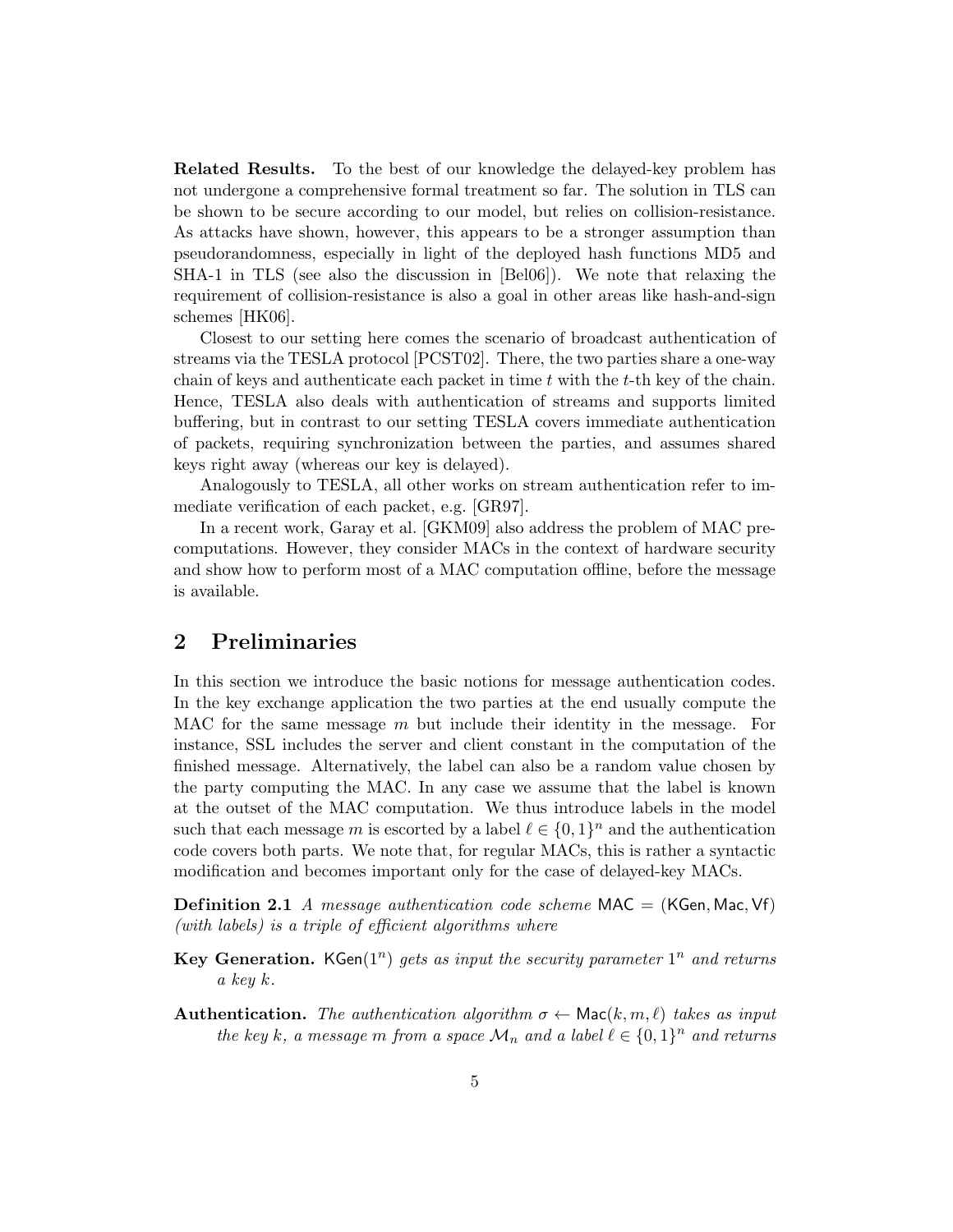a tag  $\sigma$  in a range  $\mathcal{R}_n$ .

Verification. Vf $(k, m, \ell, \sigma)$  returns a bit.

It is assumed that the scheme is complete, i.e., for all  $k \leftarrow \mathsf{KGen}(1^n)$ , any  $(m, \ell) \in$  $\mathcal{M}_n$ , and any  $\sigma \leftarrow \text{Mac}(k, m, \ell)$  we have  $\text{Vf}(k, m, \ell, \sigma) = 1$ .

A MAC is called deterministic if algorithm Mac is deterministic. Unforgeability of MACs demands that it is infeasible to produce a valid tag for a new message:

**Definition 2.2** A message authentication code  $\text{MAC} = (\text{KGen}, \text{Mac}, \text{Vf})$  (with labels) is called unforgeable under chosen message attacks if for any efficient algorithm A the probability that the experiment  $\mathsf{Forge}_{\mathcal{A}}^{\mathsf{MAC}}$  evaluates to 1 is negligible (as a function of  $n$ ), where

 $Experiment$  Forge $_{\mathcal{A}}^{\textsf{MAC}}(n)$  $k \leftarrow \mathsf{KGen}(1^n)$  $(m^*, \ell^*, \sigma^*) \leftarrow \mathcal{A}^{\text{MAC}(k, \cdot, \cdot), \text{Vf}(k, \cdot, \cdot, \cdot)}(1^n)$ Return 1 iff  $\mathsf{Vf}(k, m^*, \ell^*, \sigma^*) = 1$  and A has never queried  $\mathsf{Mac}(k, \cdot, \cdot)$  about  $(m^*, \ell^*).$ 

Note that for deterministic MACs where, in addition, the verification algorithm recomputes the tag and compares it to the given tag, the verification oracle  $Vf(k, \cdot, \cdot, \cdot)$  can be omitted [BGM04] while decreasing the adversary's success probability by at most the number of verification queries. This particularly holds for HMAC.

For some of our security proofs it is necessary to assume that the MAC is a pseudorandom function. We note again that HMAC (or, to be precise, NMAC) has this property as long as the underlying compression function is pseudorandom [Bel06].

**Definition 2.3** A message authentication code MAC is a pseudorandom function if for any efficient distinguisher  $D$  the advantage

$$
\left|\text{Prob}\left[\mathcal{D}^{\text{Mac}(k,\cdot)}(1^n) = 1\right] - \text{Prob}\left[\mathcal{D}^{f(\cdot)}(1^n) = 1\right]\right|
$$

is negligible, where the probability in the first case is over  $\mathcal D$ 's coin tosses and the choice of  $k \leftarrow \mathsf{KGen}(1^n)$ , and in the second case over  $\mathcal{D}'s$  coin tosses and the choice of the random function  $f: \mathcal{M}_n \to \mathcal{R}_n$ .

# 3 Defining Delayed-Key MACs for Streams

As explained in the introduction in the setting of MACs for streams where the key K is only available at the end of the communication, we augment the MAC by a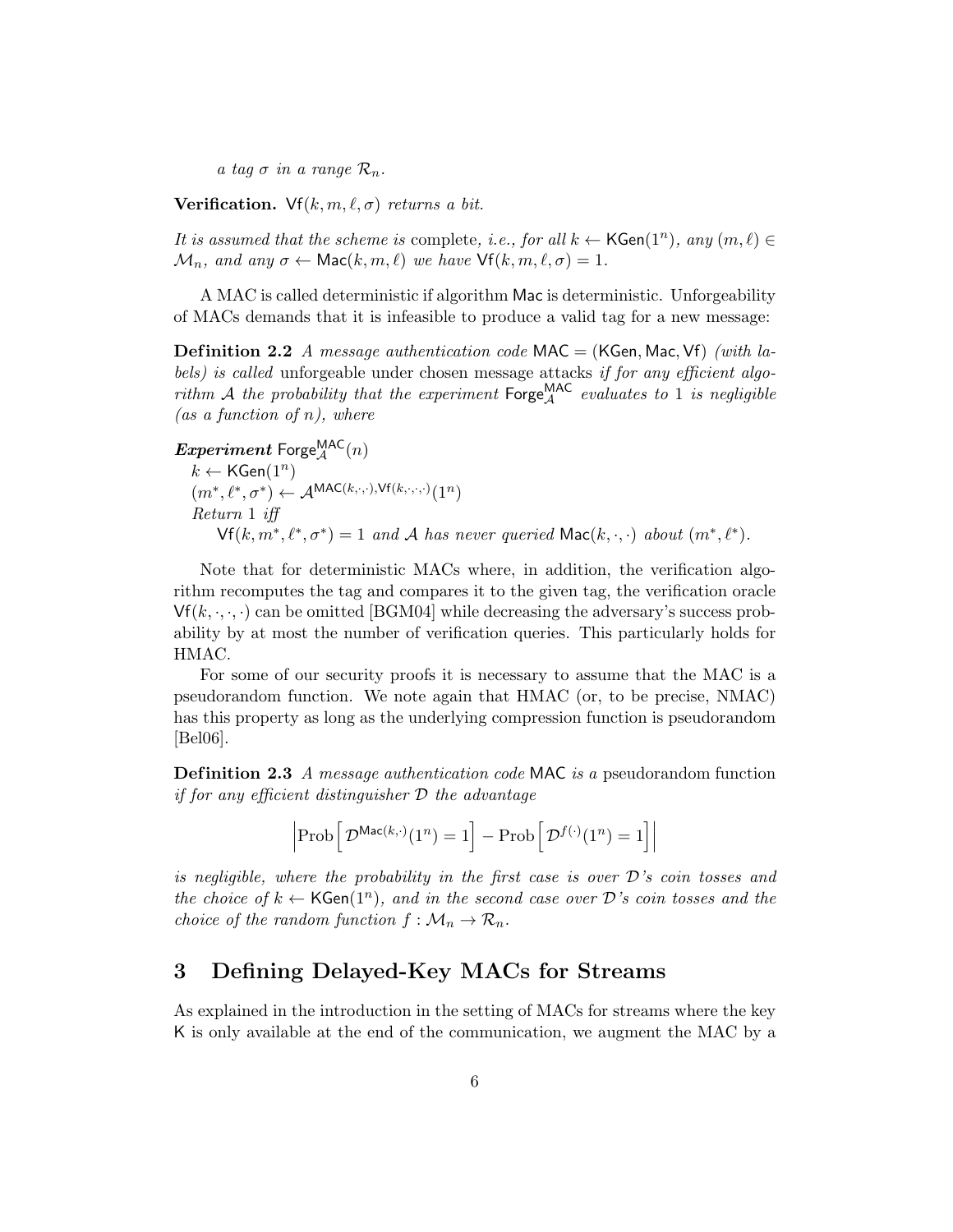function Point which maps the ephemeral key L (used to derive the MAC for the stream) via K to a pointer P, and such that the verifier can recover the ephemeral key from this pointer and K by the "inverse" Point<sup>-1</sup>. We let Point also depend on the MAC  $\sigma$  computed with the ephemeral key to capture general solutions as in TLS and since this information is available when computing the pointer (see also the remark after the definition). If Point does not depend on  $\sigma$  we usually omit it from the algorithm's input.

**Definition 3.1** A delayed-key message authentication code scheme DKMAC  $=$  $(KGen, (Mac, Point), Vf)$  (with labels) is a tuple of efficient algorithms where

- **Key Generation.** KGen( $1<sup>n</sup>$ ) gets as input the security parameter  $1<sup>n</sup>$  and returns a secret key K.
- Authentication. Algorithm Mac on input an ephemeral key  $\mathsf{L}$ , a message m and a label  $\ell$  returns a tag  $\sigma$ , and algorithm Point for input two keys K and L and the label  $\ell$  returns a pointer P. An augmented tag for key K and  $(m, \ell)$ then consists of the pair  $(\sigma, P) \leftarrow (Mac(L, m, \ell), Point(K, L, \ell, \sigma))$  for random  $\mathsf{L} \overset{\$}{\leftarrow} \mathsf{KGen}(1^n).$

Verification. Vf $(K, P, m, \ell, \sigma)$  returns a bit.

It is assumed that the scheme is complete, i.e., for any  $\mathsf{K} \leftarrow \mathsf{KGen}(1^n)$ , any  $(m, \ell) \in \mathcal{M}_n \times \{0, 1\}^n$ , and any augmented tag  $(\sigma, P) \leftarrow (\text{Mac}(L, m, \ell), \text{Point}(K, L, \ell))$ for  $L \leftarrow$  KGen $(1^n)$  we have  $\mathsf{Vf}(\mathsf{K},\mathsf{P},m,\ell,\sigma) = 1$ .

Both the SSL as well as the TLS solution can be mapped trivially to the definition above. Namely, in both cases the ephemeral key L is the empty string and the "MAC"  $\sigma$  is merely the hash value of the message. The pointer P is then the result of the actual MAC computations for K (i.e., HMAC with appended key in SSL and HMAC for the hash value in TLS).

We remark that in key exchange protocols usually both parties send a MAC of the transcript, possibly adding some distinct public identifiers. Our notion of delayed-key MACs can be easily used to model the one-sided case with a bounded client and a powerful server such that the client can compute its own MAC and verify the server's MAC with limited storage only (assuming that the underlying MAC implements verification by recomputing the MAC and comparing the outcome to the given tag): Namely, the client uses an ephemeral key  $\mathsf L$  to compute its own MAC, and another ephemeral key L ′ to start computing the server's MAC for verification. At the end, the client transmits the pointers P and P' for the two MACs and the server derives  $L, L'$  through K and verifies the client MAC and computes and sends its own MAC. The client then only needs to verify that this received MAC matches the previously computed value.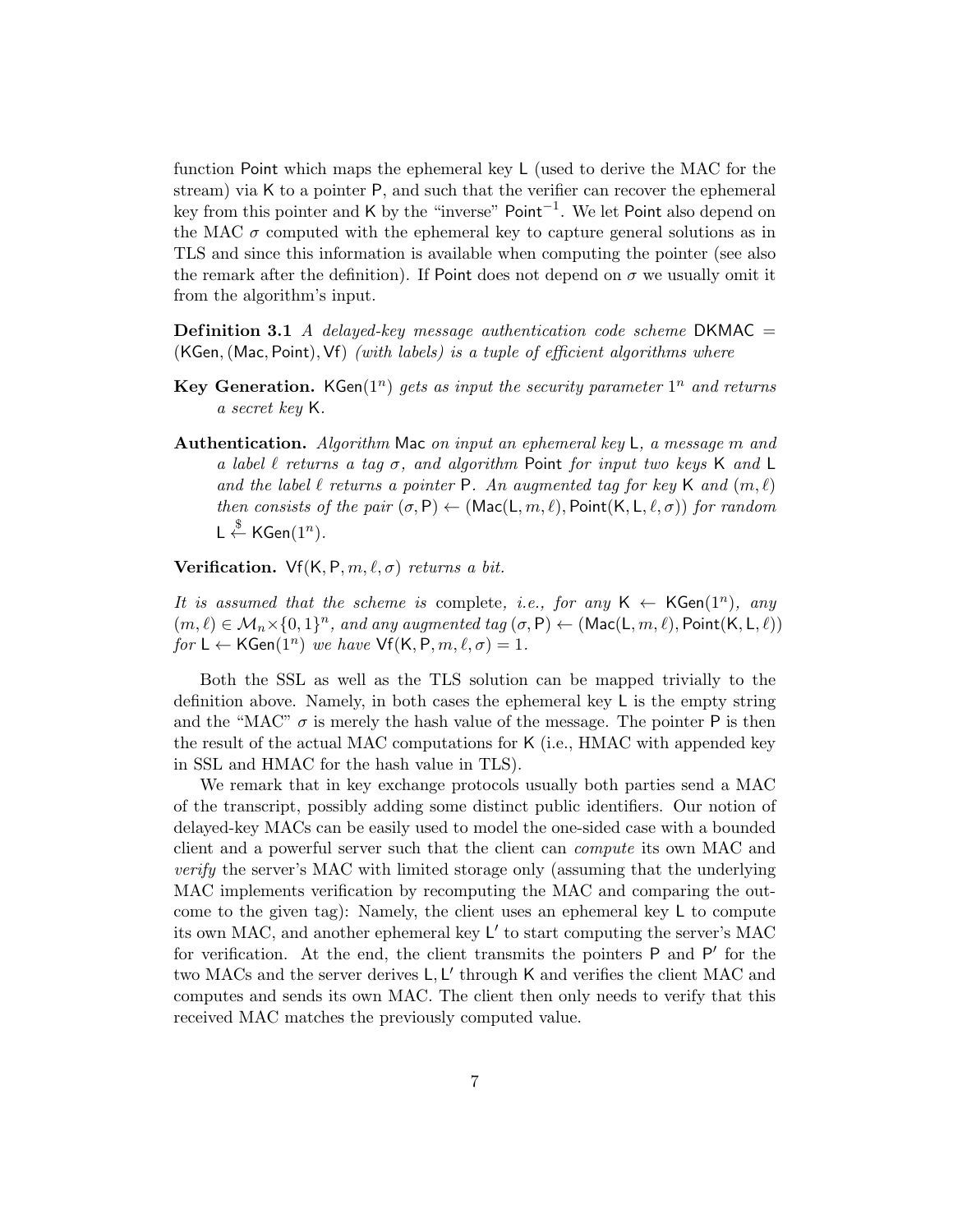#### 3.1 Security of Delayed-Key MACs

We adapt the security requirement of unforgeable MACs to our scenario of delayedkey MACs, i.e., we grant the adversary access to an oracle  $\mathcal{O}_{MAC}(K, \cdot)$  that is initialized with a secret key K and mimics the authentication process, returning augmented tags. Thus, for every query the oracle first chooses a fresh ephemeral key  $L_i$ and then returns the augmented tag  $(\sigma_i, P_i) \leftarrow (\text{Mac}(L_i, m_i, \ell_i), \text{Point}(K, L_i, \ell_i, \sigma_i,.)).$ After learning several tags the adversary eventually halts and outputs a tuple  $(P^*, m^*, \ell^*, \sigma^*)$ . The adversary is successful if the output verifies as true under key K and the oracle has never been invoked on  $(m^*, \ell^*)$ .

**Definition 3.2** A delayed-key message authentication code DKMAC  $=$  (KGen, (Mac, Point), Vf) *(with labels)* is called unforgeable under chosen message attacks if for any efficient algorithm  $\mathcal A$  the probability that the experiment  $\mathsf{Forge}_{\mathcal A}^{\mathsf{DKMAC}}$ evaluates to 1 is negligible (as a function of  $n$ ), where

 $Experiment$   $\text{Forge}_{\mathcal{A}}^{\text{DKMAC}}(n)$  $\mathsf{K} \leftarrow \mathsf{KGen}(1^n)$  $(\mathsf{P}^*, m^*, \ell^*, \sigma^*) \leftarrow \mathcal{A}^{\mathcal{O}_{\mathsf{MAC}}(\mathsf{K}, \cdot)}(1^n)$ where  $\mathcal{O}_{\text{MAC}}(K, \cdot)$  for every query  $(m_i, \ell_i)$  samples a random key  $L_i \leftarrow \mathsf{KGen}(1^n)$  and returns  $(\sigma_i, \mathsf{P}_i) \leftarrow (\mathsf{Mac}(L_i, m_i, \ell_i, \sigma_i), \mathsf{Point}(\mathsf{K}, L_i, \ell_i))$ Return 1 iff  $Vf(K, P^*, m^*, \ell^*, \sigma^*) = 1$ and A has never queried  $\mathcal{O}_{MAC}(K, \cdot)$  about  $(m^*, \ell^*)$ .

When a MAC is used in a stand-alone fashion the security guarantee of unforgeability usually suffices. However, when applied as a building block in protocols like TLS or SSL the MAC is computed for a key which is subsequently used to derive further keys or to encrypt data. Besides the regular unforgeability requirement it is thus also necessary to ensure that any delayed-key MAC is "as secure as applying the original MAC". That is, the delayed-key MAC should leak at most the information about the key K as the deployment of the original MAC does.

We therefore introduce the notion of *leakage-invariance*, basically saying that MACs may leak information about the key, but this information does not depend on the specific key value. In our setting this means that the leakage of the ephemeral keys and of the long-term key for each MAC computation are identical (yet, since we augment the tag by the pointer we still need to ensure that this extra information does not violate security). More formally, we compare the success probability of an adversary  $A$  predicting some information  $f(K)$  about key K after learning several tuples  $(P_i, m_i, \ell_i, \sigma_i)$  with the success probability of an adversary B given only access to the plain underlying authentication algorithm  $Mac(K, \cdot, \cdot)$ . For a leakage-invariant delayed-key MAC these probabilities should be close.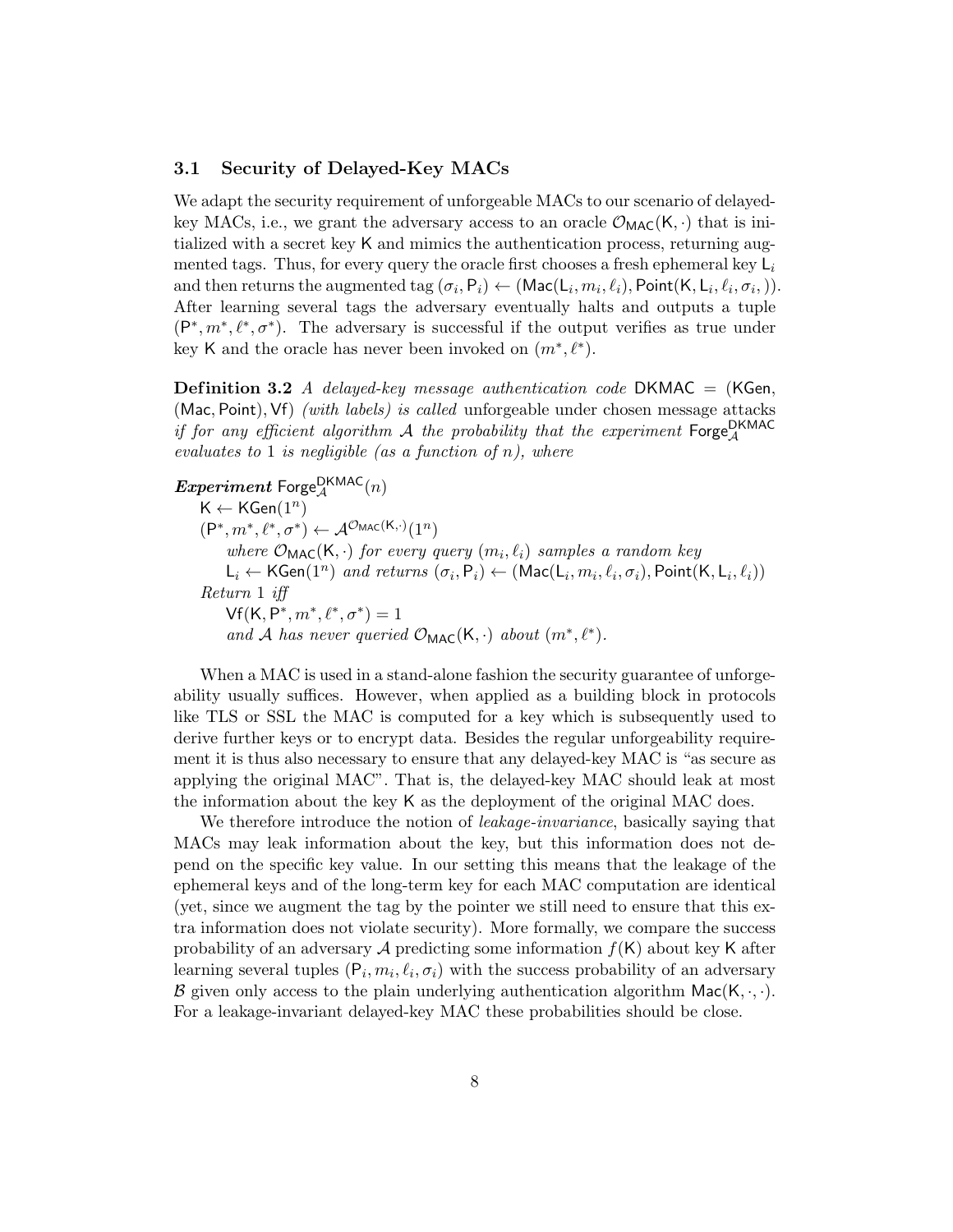**Definition 3.3** A delayed-key DKMAC = (KGen, (Mac, Point), Vf) (with labels) is called leakage-invariant if for any probabilistic polynomial-time algorithm  $A$  there exists a probabilistic polynomial-time algorithm  $\beta$  such that for any (probabilistic) function f the difference

$$
\text{Prob}\left[\text{Exp}_{\mathcal{A},\text{DKMAC}}^{\text{leak-inv}}(n) = 1\right] - \text{Prob}\left[\text{Exp}_{\mathcal{B},\text{DKMAC}}^{\text{leak-inv}}(n) = 1\right]
$$

is negligible, where:

| Experiment                                                                          | Exp <sup>leak-inv</sup>         |
|-------------------------------------------------------------------------------------|---------------------------------|
| $K \leftarrow \text{KGen}(1^n)$                                                     | $K \leftarrow \text{KGen}(1^n)$ |
| $a \leftarrow \mathcal{A}^{O_{MAC}(K, \cdot), Vf(K, \cdots)}(1^n)$                  | $K \leftarrow \text{KGen}(1^n)$ |
| $where$                                                                             | $O_{MAC}(K, m_i)$ samples a key |
| $L_i \leftarrow \text{KGen}(1^n)$ and returns $(\sigma_i, P_i)$                     |                                 |
| $\leftarrow (\text{Mac}(L_i, m_i, \ell_i), \text{Point}(K, L_i, \ell_i, \sigma_i))$ |                                 |
| $output 1$ if and only if                                                           | $output 1$ if and only if       |
| $a = f(K)$                                                                          | $output 1$ if and only if       |

If the function f is from a set  $\mathcal F$  of functions and  $\mathcal A$  makes at most quotage queries to oracle  $\mathcal{O}_{\text{MAC}}$  and at most  $q_{\text{Vf}}$  queries to oracle  $\text{Vf}$ , then we say that the MAC is  $(q_{\text{Mac}}, q_{\text{Vf}}, \mathcal{F})$ -leakage-invariant. The scheme is called leakage-invariant for distinct labels if A only submits queries with distinct labels to oracle  $\mathcal{O}_{\text{MAC}}(K, \cdot, \cdot)$ . It is called leakage-invariant for random labels if the labels are chosen at random by oracle  $\mathcal{O}_{\text{MAC}}$  (instead of being picked by the adversary).

We can even strengthen our definition by bounding the adversary  $\beta$  to the number of A's queries, i.e., if A can derive some information  $f(K)$  in  $q = (q_{\text{Mac}}, q_{\text{Vf}})$ queries, then B should be able to deduce  $f(K)$  in at most q queries as well. We call such schemes *strongly leakage-invariant*. We do not impose such a restriction per se, since there can be leakage-invariant solutions where  $\beta$  can safely make more queries (e.g., if MACs are pseudorandom, except that they always leak the first three bits of the key).

Above we do not put any restriction on the function  $f$ , i.e., it could even be not efficiently computable. For our more efficient solution we weaken the notion above and demand that the adversary computes the identity function  $f(K) = K$ , i.e., predicts the entire key. Formally, we then let  $\mathcal{F} = \{ID\}$ . If, as done in most key exchange protocols, the key is subsequently piped through a hash function modeled as a random oracle, then the adversary needs to query the random oracle about the entire key (and thus needs to predict it). Else the adversary is completely oblivious about the random hash value and the derived key. In other words, in this scenario considering the identity function suffices.

We remark that we refrain from using Canetti's universal composition (UC) model [Can01] although we are interested in how the key is subsequently used. The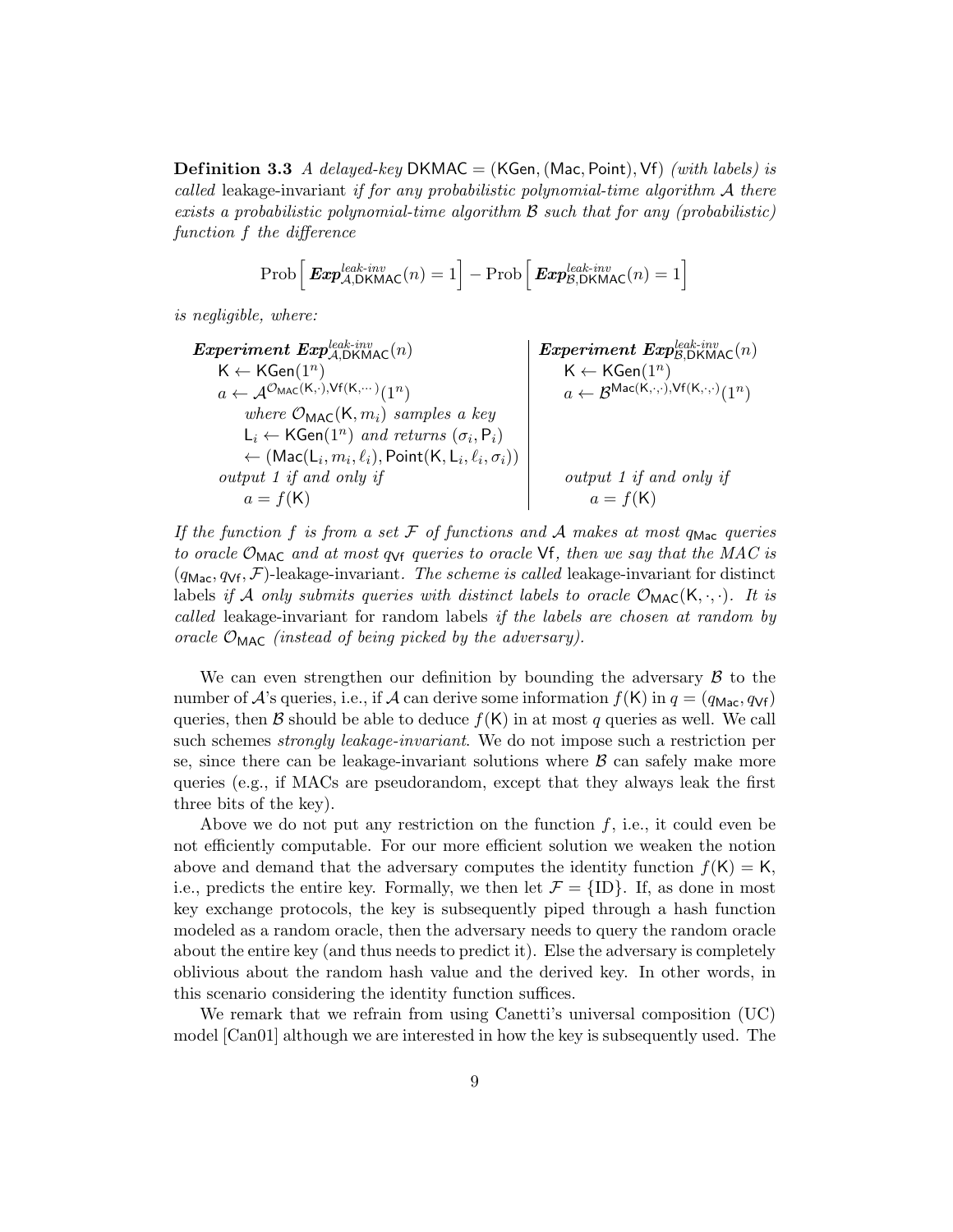second experiment with adversary  $\beta$  of our notion of leakage-invariance already resembles the notion of an ideal functionality and the ideal-world scenario, and the actual attack on the concrete scheme mimics the real-world setting. However, the UC model introduces additional complications like session IDs and seems to provide more than what is often needed in the applications we have in mind (i.e., one typically asks for more than that the adversary cannot recover the entire key, even though this may be sufficient).

We finally note that the "TLS solution" to first compute  $H(m)$  and then  $\textsf{Mac}(K, H(m), \ell)$  is clearly strongly leakage-invariant if H is collision-resistant (essentially because the ephemeral key L is empty,  $\sigma_i = H(m_i)$  is publicly known and the pointer P is the MAC for  $\sigma_i$ ). In addition, it is also unforgeable, providing a secure solution under the stronger assumption.

# 4 Leakage-Invariance vs. Unforgeability

In this section we show that, in general, the notions of leakage-invariance and unforgeability are somewhat incomparable. We first show that there is a leakageinvariant  $DKMAC_{1i}$  scheme which is easily forgeable for any underlying MAC scheme. In our second example we show that also the contrary can be true. Note that the second separation only holds if the function  $f \neq \text{ID}$ , i.e., the predicted information is not the entire key itself. Otherwise an adversary against unforgeability follows trivially.

**Separating Example 1.** In the first example, we construct a delayed-key MAC scheme that is leakage-invariant but insecure with respect to unforgeability. Let  $DKMAC_{1i}$  be the delayed-key variant (with empty labels) for some arbitrary mac scheme MAC<sub>1</sub>. Further, let Point<sub>1-i</sub>(K, L) = L, i.e., for any input message m, the authentication algorithm (Mac, Point)<sub>l-i</sub> returns the augmented tag (L, Mac(L,  $m$ )) for some random L.

Obviously,  $DKMAC_{l-i}$  is not unforgeable, as an adversary can simply choose the ephemeral key  $L$  and corresponding tag itself. However, as the secret key  $K$  is never used by the authentication algorithm of the delayed-key MAC, an adversary cannot have an advantage in predicting some information  $f(K)$  over an adversary that has oracle access to  $Mac(K, \cdot)$ . Thus, according to our notion of leakageinvariance  $DKMAC_{l-i}$  would be secure.

Separating Example 2. For the second separating example we construct a scheme  $DKMAC'_{unf}$  which leaks the first part of the secret key, but does not use this key part in the authentication process. Let  $MAC = (KGen, Mac, Vf)$  be a pseudorandom MAC (with empty labels) that uses keys of  $n/2$  bits for security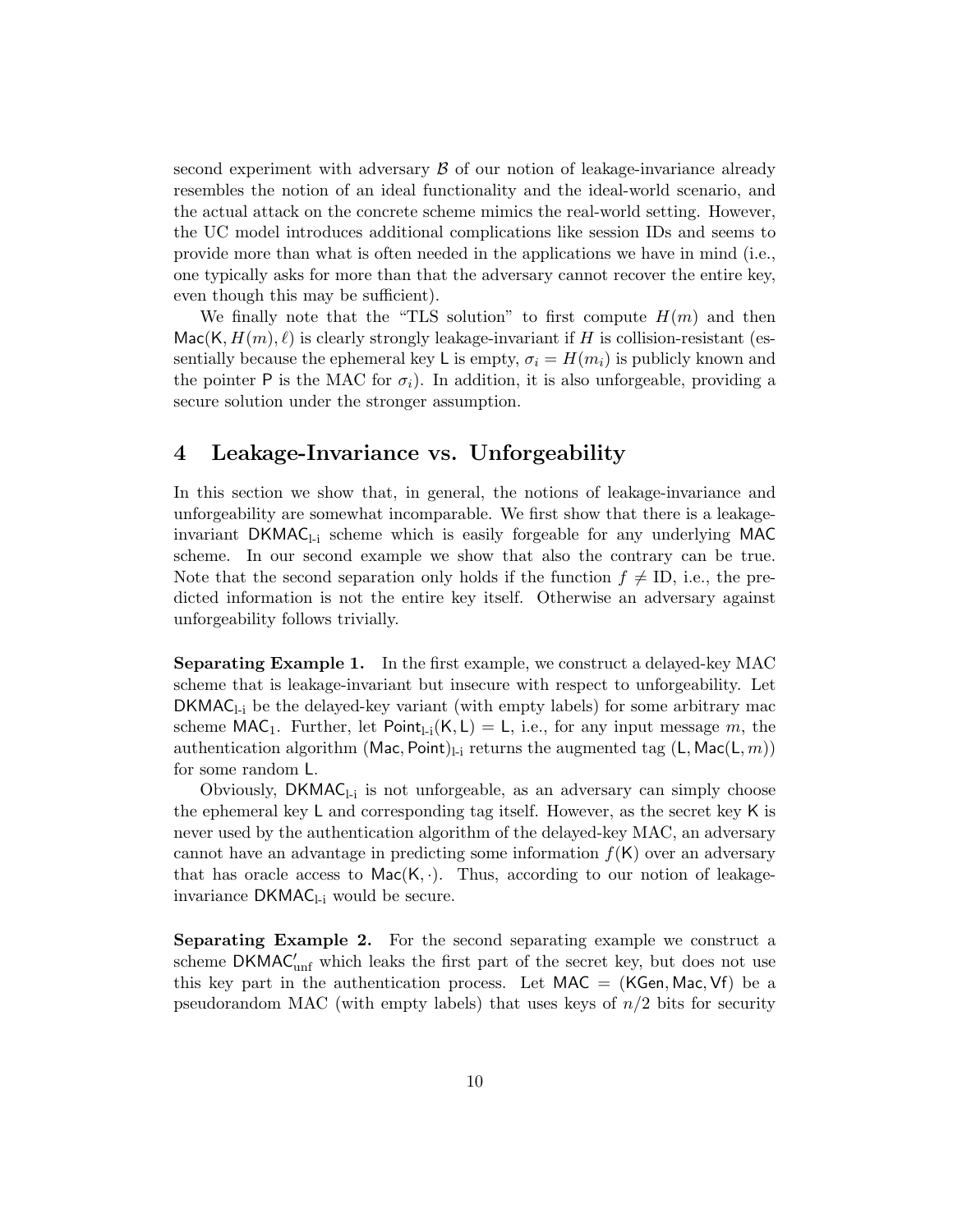parameter *n*. Then let  $MAC' = (KGen, Mac', Vf)'$  the following modification of MAC (with  $n$ -bit keys):

- ∙ KGen remains unchanged.
- Mac'(K, m) parses the key as K<sub>0</sub>||K<sub>1</sub> with  $|K_0| = |K_1| = n/2$  and outputs  $\sigma' \leftarrow \mathsf{Mac}(\mathsf{K}_1, m).$
- Vf'(K, m) parses the key as  $K_0$ ||K<sub>1</sub> and outputs Vf(K<sub>1</sub>, m).

Now let  $DKMAC_{unf} = (KGen_{unf}, (Mac, Point)_{unf}, Vf_{unf})$  be an unforgeable and leakage-invariant delayed-key scheme based on MAC′ . We derive another scheme  $DKMAC'_{unf}$  = (KGen<sub>unf</sub>, (Mac<sub>unf</sub>, Point'<sub>unf</sub>), Vf<sub>unf</sub>) that only differs in the pointer algorithm.

• Point'(K, L) parses the first key as  $K_0||K_1$  and outputs  $P' = P||K_0$  where  $P \leftarrow$  Point $(0^{n/2}||K_1, L)$ . The inverse algorithm  $(Point')^{-1}(K, P')$  parses its input as K<sub>0</sub>||K<sub>1</sub> and P||K<sub>0</sub> and returns Point<sup>-1</sup>(0<sup>n/2</sup>||K<sub>1</sub>, P).

Our new scheme  $DKMAC'_{unf}$  now leaks the first half  $K_0$  of the secret key as part of the new pointer  $P'$ . However, as  $K_0$  is not incorporated in computing the "real" pointer  $P$ , the unforgeability follows from  $DKMAC_{unf}$ .

For leakage-invariance we can now construct an adversary  $A$  that predicts with probability 1 the first halve of the secret key which is not simulatable when  $\mathcal A$  only corresponds with the underlying Mac that totally ignores that part of the secret key.

# 5 One-Sided Delayed-Key MACs: The Unbounded Case

In this section we present two constructions of delayed-key MACs, both using a pseudorandom MAC as building block. We show that both approaches are unforgeable and leakage-invariant if the underlying MAC is a pseudorandom function. This is independent of any bound on the number of MAC or verification queries and of any assumption about the function  $f$ .

#### 5.1 Encrypt-Then-MAC

The idea of the encrypt-then-MAC construction  $\text{DKMAC}_{\text{EtM}}$  is to use the pseudorandom MAC to construct a CCA-secure encryption scheme:

**Construction 5.1** Let MAC = (KGen, Mac, Vf) be a (deterministic) message authentication code. Define the delayed-key DKMAC $_{EtM}$  = (KGen $_{EtM}$ , (Mac, Point) $_{EtM}$ ,  $Vf_{EtM}$ ) as follows: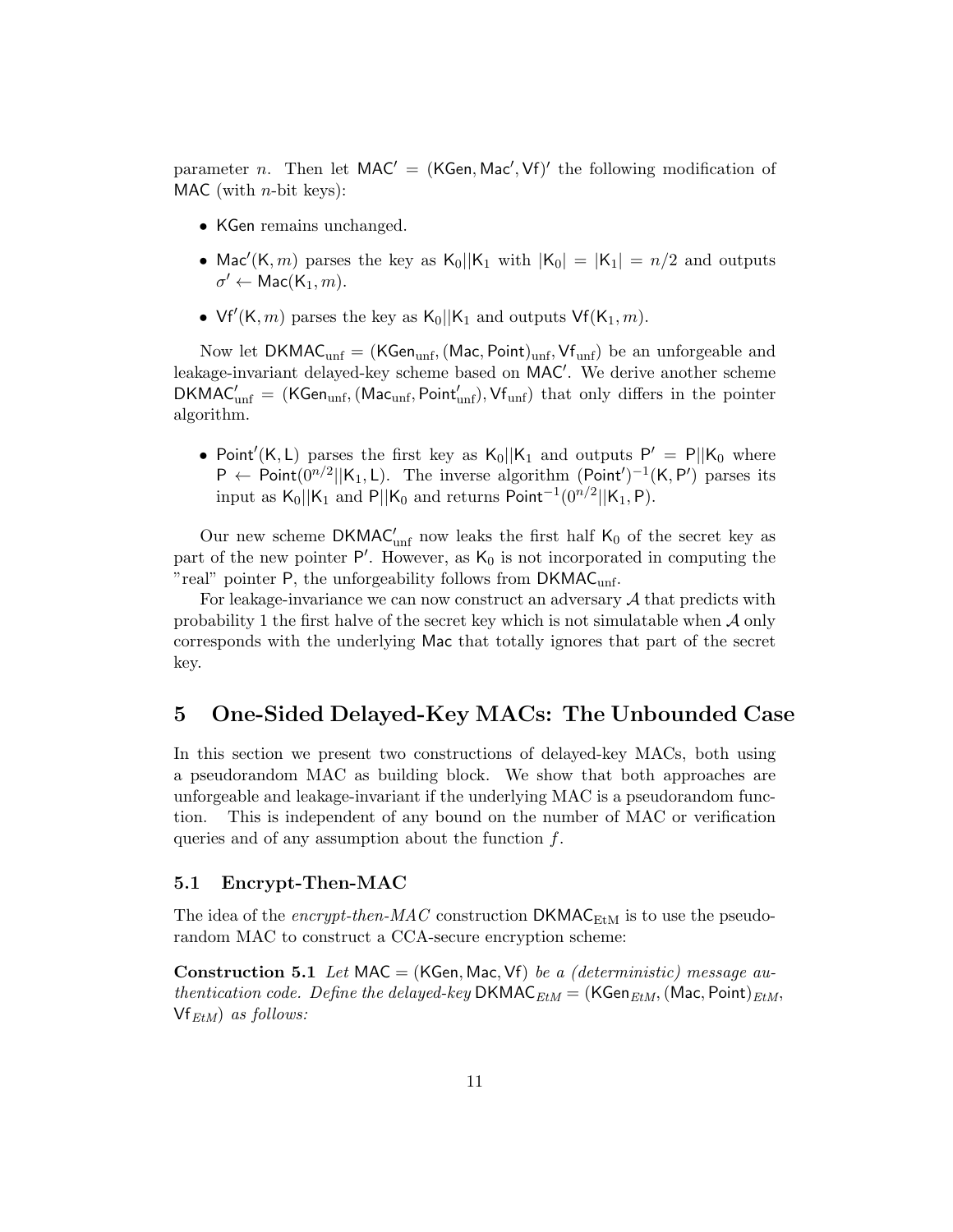- Key Generation KGen $_{\text{EtM}}$ . The key generation algorithm gets a security parameter  $1^n$  and outputs a key  $\mathsf{K} \leftarrow \mathsf{KGen}(1^n)$ .
- **Authentication** (Mac, Point) $_{\text{EtM}}$ . The authentication procedure takes as input a secret key  $K$ , a message  $m$  and a label  $\ell$ . It first samples a fresh ephemeral key  $L \leftarrow \mathsf{KGen}(1^n)$  by running the key generation of the underlying MAC scheme. For key L and input message m it computes the tag  $\sigma \leftarrow \text{Mac}(L, m)$ and the pointer  $P \leftarrow$  Point $(K, L, \ell)$ , where Point computes

 $P = (c, t) = (Mac(K, 0) | \ell) \oplus L$ , Mac $(K, 1 | \ell | | c)$ ).

The output of (Mac, Point) $_{EtM}$  is the pair  $(\sigma, P)$ .

**Verification** Vf<sub>EtM</sub>. Upon input a secret key K, a pointer  $P = (c, t)$ , a message m with label  $\ell$  and a tag  $\sigma$ , it first derives the ephemeral key  $\mathsf{L} =$ Point<sup>-1</sup>(K, P) = Mac(K, 0|| $\ell$ )  $\oplus$  c and outputs 1 if and only if Vf(L,  $m, \ell, \sigma$ ) and  $Vf(K, 1||\ell||c)$ .

Correctness of this MAC follows easily from the correctness of the underlying MAC.

**Lemma 5.2** If MAC = (KGen, Mac, Vf) is a pseudorandom message authentication code then the delayed-key MAC scheme  $DKMAC_{EtM}$  in Construction 5.1 is unforgeable against chosen message attacks (for random or distinct labels).

Regarding concrete security, the advantage of any adversary  $A_{DKMAC}$  making  $q_{\text{MAC}}$  queries of bit length at most l is bounded by  $q_{\text{MAC}}$  times the advantage of an adversary  $\mathcal{A}_{\text{MAC}}$  against the pseudorandomness of MAC. Here,  $\mathcal{A}_{\text{MAC}}$  makes  $2q_{\text{MAC}}$  queries of bit length at most max $(2n + 1, l)$  and runs in roughly the same time as  $A_{DKMAC}$ .

*Proof.* The proof is by contradiction. Assume that there exists an adversary  $\mathcal A$ with oracle access to  $\mathcal{O}_{MAC}(K, \cdot, \cdot)$  and  $Vf(K, \dots)$ . After learning q augmented tags  $(\sigma_1, P_1), \ldots, (\sigma_q, P_q) \leftarrow \mathcal{O}_{\text{MAC}}(K, \cdot, \cdot)$  for chosen message/label pairs  $(m_1, \ell_1), \ldots,$  $(m_q, \ell_q)$  the adversary outputs with noticeable probability a forgery  $(P^*, m^*, \ell^*, \sigma^*)$ such that  $\mathsf{Vf}(\mathsf{K}, \mathsf{P}^*, m^*, \ell^*, \sigma^*)$  but the pair  $(m^*, \ell^*)$  was never queried to the authentication oracle. Then there are two exclusive cases for the forgery and a successful adversary:

• The label  $\ell^*$  and the first part of the pointer  $c^*$  never occurred in the same interaction with the authentication oracle, i.e.,  $(\ell^*, c^*) \neq (\ell_1, c_1) \dots (\ell_q, c_q)$ where  $c_i = \text{Mac}(K, 0||\ell_i) \oplus L_i$  for same  $L_i$  that was chosen by the oracle in the *i*-th query. Denote this event by  $E_1$ .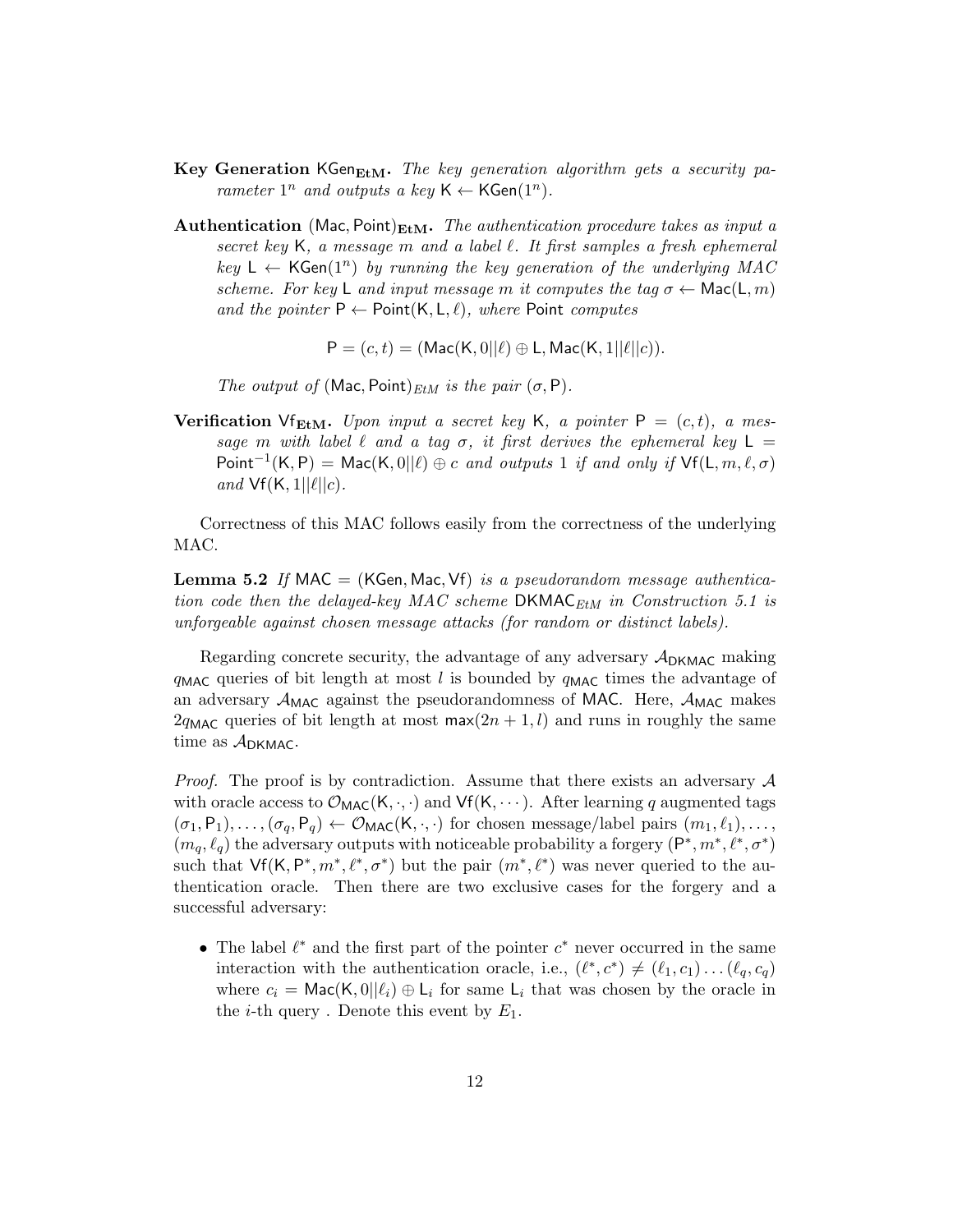• The label and pointer occurred in the same interaction with  $\mathcal{O}_{\text{MAC}}$ , i.e.,  $(\ell^*, c^*) = (\ell_i, c_i)$  for some  $i \in \{1, ..., q\}$  where  $\mathcal{O}_{\text{MAC}}(K, \cdot, \cdot)$  returned a pointer  $(c_i, t_i)$  and tags  $\sigma_i$  for a query  $(m_i, \ell_i)$ . In this case it must hold that  $m^* \neq m_i$ . Denote this event by  $E_2$ .

Let WIN denote the event that A wins, then we have that  $\text{Prob}[\text{Win}] \leq$  $\text{Prob}[E_1] + \text{Prob}[E_2]$ , since the two cases above cover all possible success scenarios. For both events we can construct an adversary against the underlying MAC scheme.

Event  $E_1$ . In the first case,  $\mathcal A$  outputs with non-negligible probability a forgery  $(P^*, m^*, \ell^*, \sigma^*)$  where either  $\ell^*$  is a fresh label, or  $\ell^* = \ell_i$  but then  $c^* \neq c_i$ . Given such an adversary  $A$  we can construct an adversary  $A_{MAC}$  with black-box access to oracles  $\textsf{Mac}(K, \cdot)$  and  $\textsf{Vf}(K, \cdot)$  that produces with non-negligible probability a forgery for the underlying MAC.

To this end, adversary  $\mathcal{A}_{\text{MAC}}$  answers any authentication query  $(m_i, \ell_i)$  of  $\mathcal{A}$  by computing  $\sigma_i \leftarrow \mathsf{Mac}(L_i, m_i)$  for some random  $L_i$  and using its own oracle  $\mathsf{Mac}(K, \cdot)$ to derive the corresponding pointer  $(c_i, t_i) \leftarrow (\mathsf{Mac}(\mathsf{K}, 0||\ell_i) \oplus \mathsf{L}_i, \mathsf{Mac}(\mathsf{K}, 1||\ell_i||c_i)).$ For any of A's verification queries  $(P_j, m_j, \ell_j, \sigma_j)$  with  $P_j = (c_j, t_j)$ , our adversary  $\mathcal{A}_{\text{MAC}}$  first uses its external verification oracle to check whether  $\mathsf{Vf}(\mathsf{K}, 1||\ell||c_j)$ . If the tuple validates as false,  $\mathcal{A}_{MAC}$  responds 'false', too. Otherwise, our adversary queries its authentication oracle Mac(K, ·) about  $0||\ell_j$  and reconstructs the ephemeral key as  $L_j = c_j \oplus \text{Mac}(K, 0||\ell_j)$ . The adversary  $\mathcal{A}_{MAC}$  responds 'true' if  $\textsf{Mac}(L_i, m_i) = \sigma_i$ , 'false' otherwise.

If, at the end, A stops outputting a forgery  $(P^*, m^*, \ell^*, \sigma^*)$  where  $P^* = (c^*, t^*)$ , our adversary  $\mathcal{A}_{MAC}$  returns  $(1||\ell^*||c^*)$ ,  $t^*$  as its forgery. Since we have that  $(\ell^*, c^*) \neq (\ell_1, c_1), \ldots, (\ell_q, c_q)$  and the other MAC queries start with bit '0', the output  $1||\ell^*||c^*$  was never sent to  $\mathcal{A}_{MAC}$ 's authentication oracle either. Thus  $(1||\ell^*||c^*), t^*$  is a valid forgery for Mac $(K, \cdot)$ .

Event  $E_2$ . Assume that event  $E_2$  happens with noticeable probability, i.e.  $\mathcal A$ outputs a forgery  $(P^*, m^*, \ell^*, \sigma^*)$  where  $m^*$  is a fresh message but  $(\ell^*, c^*) = (\ell_i, c_i)$ for some  $i \in \{1, ..., q\}$ . Thus, as  $c^* = c_i = \text{Mac}(K, 0||\ell_i) \oplus L_i$  the adversary  $\mathcal A$ has forged a tag  $\sigma^* = \text{Mac}(L_i, m^*)$  for a key  $L_i$  that has already appeared in the interaction with the  $\mathcal{O}_{\text{MAC}}$  oracle. We denote by Q the maximal number of  $\mathcal{A}$ 's authentication queries.

Given  $A$  we can derive an adversary  $A_{MAC}$  that is granted oracle access to  $\text{Mac}(L_q, \cdot), \text{Vf}(L_q, \cdot)$  and breaks the unforgeability of the underlying MAC. The adversary  $\mathcal{A}_{\text{MAC}}$  first chooses a random query  $q \in \{1, \ldots, Q\}$  and samples a random key K  $\leftarrow$  KGen(1<sup>n</sup>). For any authentication query  $(m_i, \ell_i)$  of A where  $i \neq q$ , it simulates the  $\mathcal{O}_{MAC}(K, \cdot, \cdot)$ ,  $Vf(K, \cdot)$  oracles with the knowledge of the key K and by choosing a random ephemeral key  $\mathsf{L}_i$ . When A makes its q-th query  $(m_q, \ell_q)$ , our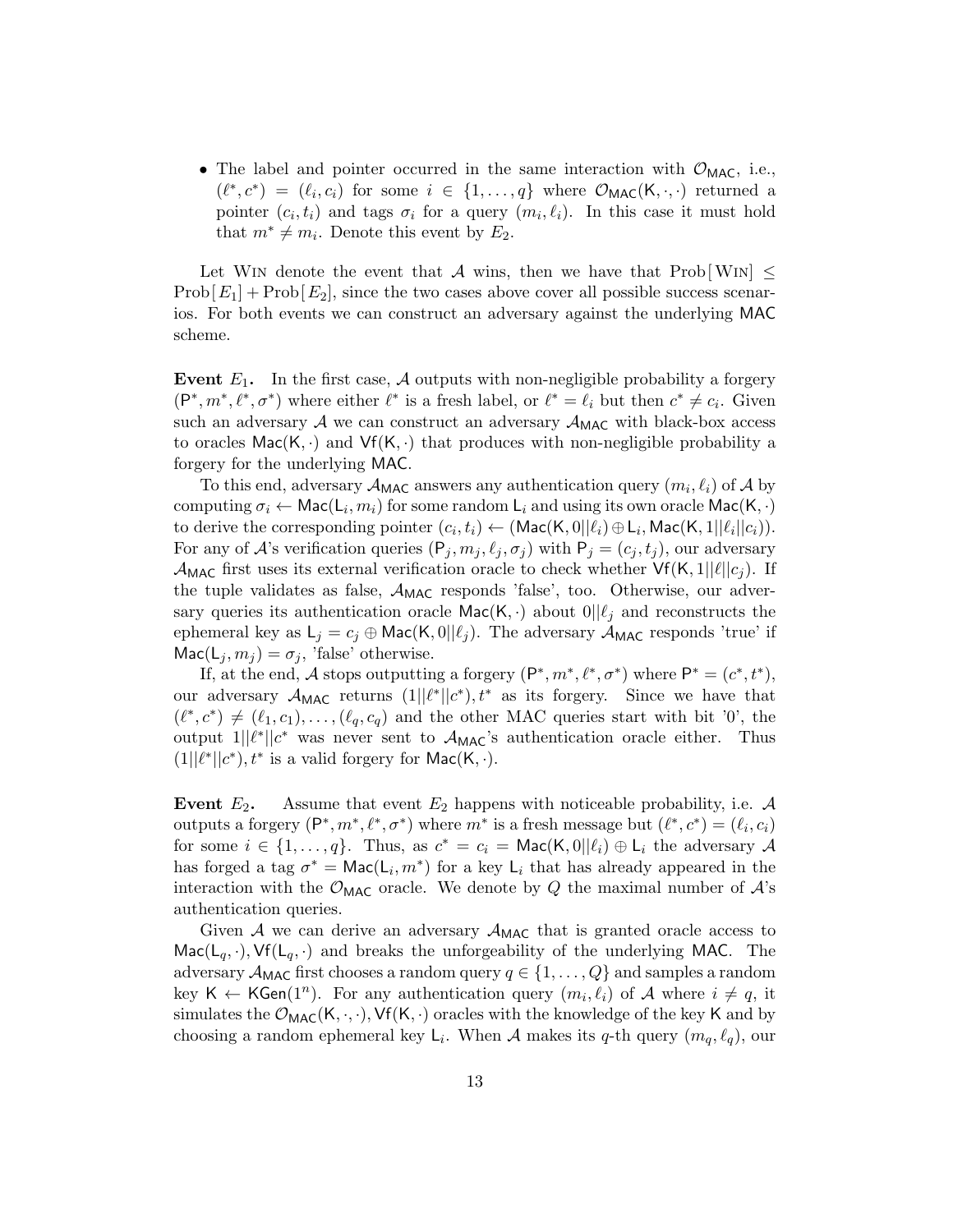adversary forwards the requested message  $m_q$  to its own oracle  $\textsf{Mac}(L_q, \cdot)$ . The answer  $\sigma_q$  as well as the pointer  $(c_q, t_q)$  for some randomly chosen  $c_q$  are returned to the adversary  $A$ .

By the pseudorandomness of the MAC choosing a randomly  $c_q$  instead of computing Mac(K,  $0|\ell_q\rangle \oplus L_q$  cannot decrease  $\mathcal A$ 's success probability significantly, as this would lead to a successful distinguisher against the pseudorandomness. (The formal argument would replace all MAC values by random values and then apply a hybrid argument.) Here we use the fact that the labels are distinct, implying that this answer is independent of any other MAC computation and that we can replace only this value. Dropping  $L_i$  hence does not change the distribution of the adversary's view, even if seeing the other MAC values. Since random labels are also distinct with overwhelming probability  $1 - Q^2 \cdot 2^{-n}$  this holds for such labels, too.

When A finally outputs its forgery  $(P^*, m^*, \ell^*, \sigma^*)$ , our adversary  $\mathcal{A}_{MAC}$  checks whether  $P^* = (c_q, t_q)$  and, if so, it returns  $m^*, \sigma^*$  as its forgery; otherwise it aborts.

Overall,  $\mathcal{A}_{\text{MAC}}$  forges the underlying MAC with probability  $1/Q \cdot \text{Prob}[E_2]$  plus the negligible advantage in distinguishing the pseudorandomness.  $\Box$ 

**Lemma 5.3** The delayed-key MAC scheme DKMAC<sub>EtM</sub> in Construction 5.1 is leakage-invariant.

*Proof.* To prove leakage-invariance we have to show that for every adversary  $\mathcal A$ with oracle access to  $\mathcal{O}_{MAC}(K, \cdot, \cdot)$  and  $Vf(K, \cdot\cdot\cdot)$  that predicts with noticeable probability some information  $f(K)$  about the key K, we can derive an adversary B that only has access to Mac(K, ·) and  $Vf(K, \cdot)$  but predicts  $f(K)$  with the same advantage as  $A$ .

Given a successful adversary  $\mathcal{A}$ , we construct an adversary  $\mathcal{B}$  that uses  $\mathcal{A}$  in a black-box manner. For each authentication query  $(m_i, \ell_i)$  of A, the adversary  $\beta$ chooses a random  $\mathsf{L}_i$ , and computes  $\sigma_i \leftarrow \mathsf{Mac}(\mathsf{L}_i, m_i)$  locally and  $(c_i, t_i)$  with the help of its external oracle  $\textsf{Mac}(K, \cdot, \cdot)$ . Verifications queries of A are handled analogously. Thus, for any invocation of A, our adversary has to query its  $\textsf{Mac}(K, \cdot, \cdot)$ or  $Vf(K, \dots)$  oracle two times. When A stops, outputting some information a, our adversary  $\beta$  outputs a as his guess, too. As  $\beta$  is able to mimic both oracles  $\mathcal{O}_{\text{MAC}}$ , Vf of A perfectly,  $a = f(K)$  holds for B with the same noticeable probability as for  $\mathcal A$ .

#### 5.2 Pseudorandom Permutation

The idea of our second construction  $DKMAC_{PRP}$  is to authenticate a message m for a random key L and to derive the pointer  $P = Point(K, L)$  by applying the inverse of a four-round Feistel permutation  $\pi^{-1}(K, \cdot)$  on the ephemeral key L. For the Feistel permutation we use  $\mathsf{Mac}(K, \braket{i}_2 || \cdot)$  as round function, where  $\braket{i}_2$  denotes the fixedlength binary representation of the round number  $i = 0, 1, 2, 3$  with two bits. To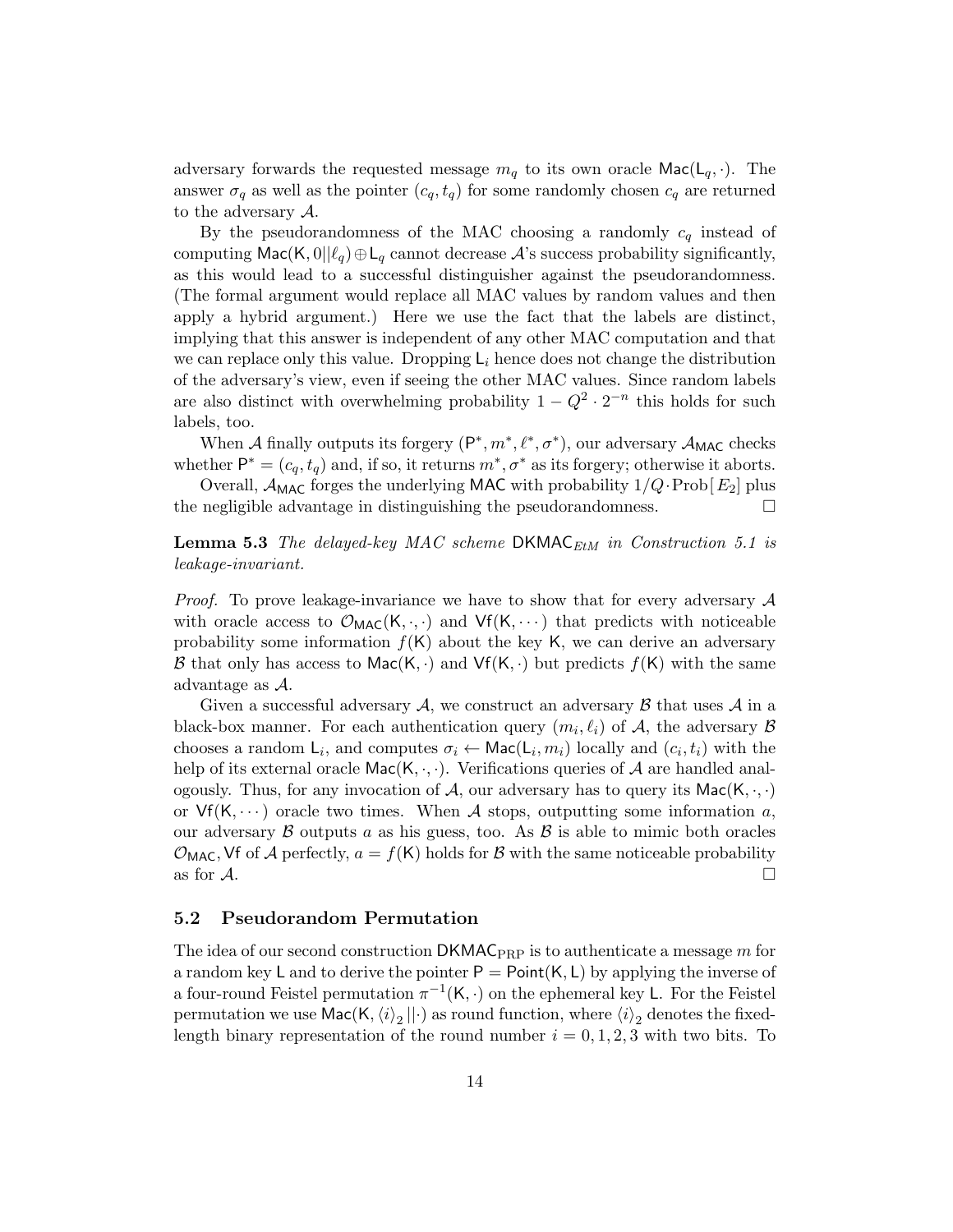verify a given tuple  $(K, P, \sigma, m)$  one first recovers L by evaluating the permutation on P and then verifies if  $(L, \sigma, m)$  validates as true. The pseudorandomness of the MAC ensures that the pointer leaks no information about the secret key, nor the ephemeral key.

The construction  $DKMAC_{PRP}$  is optimal in terms of output length (assuming that keys are uniform bit strings and that at least ∣L∣ additional bits must be communicated for L). Yet, it slightly increases the computational costs, as the Mac algorithm is now also invoked four times to derive the pointer information (but only on short strings). The construction also shows that neither randomized encryption nor labels are necessary.

For (keyed) pseudorandom round functions  $f_1, f_2, f_3, f_4$  and input  $x_0||y_0$  (of equal length parts  $x_0, y_0$ , let  $x_{i+1}||y_{i+1} = y_i|| (x_i \oplus f_i(y_i))$  for  $i = 0, 1, 2, 3$ . This defines a permutation  $\pi$  (with the round functions and keys given implicitly) mapping input  $x_0||y_0$  to output  $x_4||y_4$ . For our solution here we assume for simplicity that keys L are of even length, such that they can be written as  $L = x_0||y_0$ . Instead of using independent round functions we use quasi-independent round functions  $f_i = \text{Mac}(K, \langle i \rangle_2 || \cdot)$  by prepending the round number  $i$  in binary (represented with the fixed length of two bits).

**Construction 5.4** Let MAC = (KGen, Mac, Vf) be a (deterministic) message authentication code. Define the delayed-key DKMAC<sub>PRP</sub> = (KGen<sub>PRP</sub>, (Mac, Point)<sub>PRP</sub>,  $Vf_{PRP}$ ) as follows:

- Key Generation KGenpRP. The key generation algorithm gets a security parameter  $1^n$  and outputs a key  $\mathsf{K} \leftarrow \mathsf{KGen}(1^n)$ .
- **Authentication** (Mac, Point) $_{\text{PRP}}$ . The authentication procedure takes as input a secret key K, a message m and first samples a fresh ephemeral key L  $\leftarrow$ KGen( $1^n$ ) by running the key generation of the underlying MAC scheme. For key L and input message m it computes the tag  $\sigma \leftarrow \text{Mac}(L, m)$  and the pointer P  $\leftarrow$  Point(K, L), where Point computes P  $\leftarrow \pi^{-1}(\mathsf{K}, \mathsf{L})$  for a fourround Feistel permutation  $\pi$  that uses Mac(K, $\langle i \rangle_2 || \cdot$ ) as the round functions for  $i = 0, 1, 2, 3$  and L as input. The output of (Mac, Point)  $_{PRP}$  is the pair  $(\sigma, P)$ .
- **Verification** Vf<sub>PRP</sub>. Upon input a secret key K, a pointer P, a message m and a tag  $\sigma$ , it first derives the ephemeral key L = Point<sup>-1</sup>(K, P) =  $\pi$ (K, P) and *outputs*  $Vf(L, m, \sigma)$ .

Correctness of this MAC follows easily form the correctness of the underlying MAC.

**Lemma 5.5** If MAC = (KGen, Mac, Vf) is a pseudorandom message authentication code then the delayed-key MAC scheme  $DKMAC_{PRP}$  in Construction 5.4 is unforgeable against chosen message attacks.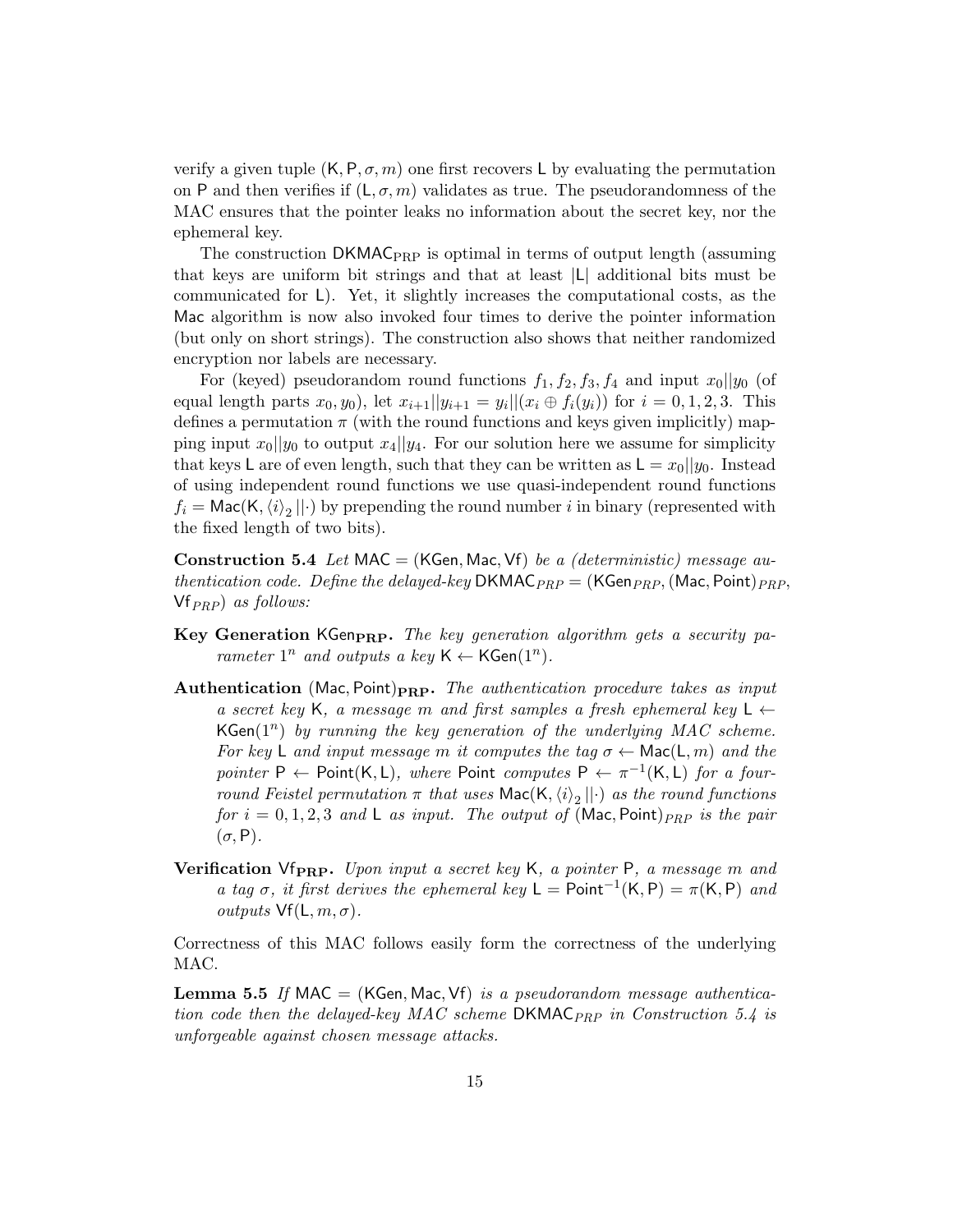As for concrete security, the advantage of any adversary  $A_{\text{DKMAC}}$  making  $q_{\text{MAC}}$ queries of bit length at most l is bounded by  $q_{\text{MAC}}$  times the advantage of an adversary  $\mathcal{A}_{MAC}$  against the pseudorandomness of MAC that makes  $4q_{MAC}$  queries of length at most  $\max(n+2, l)$ . Again, the running times of both algorithms are comparable.

*Proof.* Assume towards contradiction that an adversary  $\mathcal A$  making  $q$  queries  $m_1, \ldots, m_q$  to the  $\mathcal{O}_{\text{MAC}}(K, \cdot)$  oracle outputs with non negligible probability a tuple  $(P^*, m^*, \sigma^*)$ , s.t.  $Vf^*(K, P^*, m^*, \sigma^*)$  but  $m^*$  was never submitted to the oracle. Then we can distinguish between two cases:

- $P^* \neq P_1, \ldots, P_q$ , i.e., the adversary has created a valid forgery for a fresh pointer and thus for a fresh ephemeral key  $L^* \neq L_1, \ldots, L_q$ , since the pointer algorithm is a permutation. Denote the event by  $E_1$ .
- $P^* = P_i$  for some  $i \in \{1, ..., q\}$ , i.e., the pointer  $P^*$  has already appeared in one of the oracle replies. Thus, the adversary  $A$  has successfully forged a MAC for a key  $\mathsf{L}^*$  after seeing at least one tag  $\sigma_i \leftarrow \mathsf{Mac}(\mathsf{L}^*, m_i)$ . We denote this event by  $E_2$ .

As one of the two cases has to occur if  $A$  is successful —which we denote as the event WIN— we have that  $\text{Prob}[W_{1N}] \leq \text{Prob}[E_1] + \text{Prob}[E_2]$  (note that events  $E_1, E_2$  both require a success). We now show that in both cases we can construct an adversary that breaks the underlying MAC scheme.

**Event**  $E_1$ . Assume that case  $E_1$  happens with non-negligible probability. Then we can show that this contradicts the unforgeability of the underlying MAC. Recall that adversary  $A$  has access to an oracle  $\mathcal{O}_{MAC}(K, \cdot)$  that chooses a random key  $\mathsf{L}_i$  for each query  $m_i$  and then returns  $\sigma_i \leftarrow \mathsf{Mac}(\mathsf{L}_i, m_i)$  and  $\mathsf{P}_i = \mathsf{Point}(\mathsf{K}, \mathsf{L}_i)$ . It can also query a verification oracle (with key K about arbitrary ephemeral keys, messages and tags).

The function Point is a four-round Feistel permutation that uses  $\mathsf{Mac}(K, \langle i \rangle_2 || \cdot)$ as the round function. Prepending the round number  $\langle i \rangle_2$  ensures that  $\textsf{Mac}(K, \cdot)$ is computed on distinct values during an evaluation of the permutation, yielding quasi independent round functions. Thus, we can apply the Luby-Rackoff result [LR88], stating that a four-round Feistel network instantiated with independent pseudorandom functions yields a strong pseudorandom permutation (i.e., is indistinguishable from a random permutation, even if the adversary is granted access to the inverse function).

Hence, if MAC is a pseudorandom function, then our pointer function is a strong pseudorandom permutation. Then we can replace each call to the functions Point (for MAC queries) and Point<sup>-1</sup> (for verification requests) by applying a random permutation and its inverse, without significantly decreasing  $\mathcal{A}'$ 's success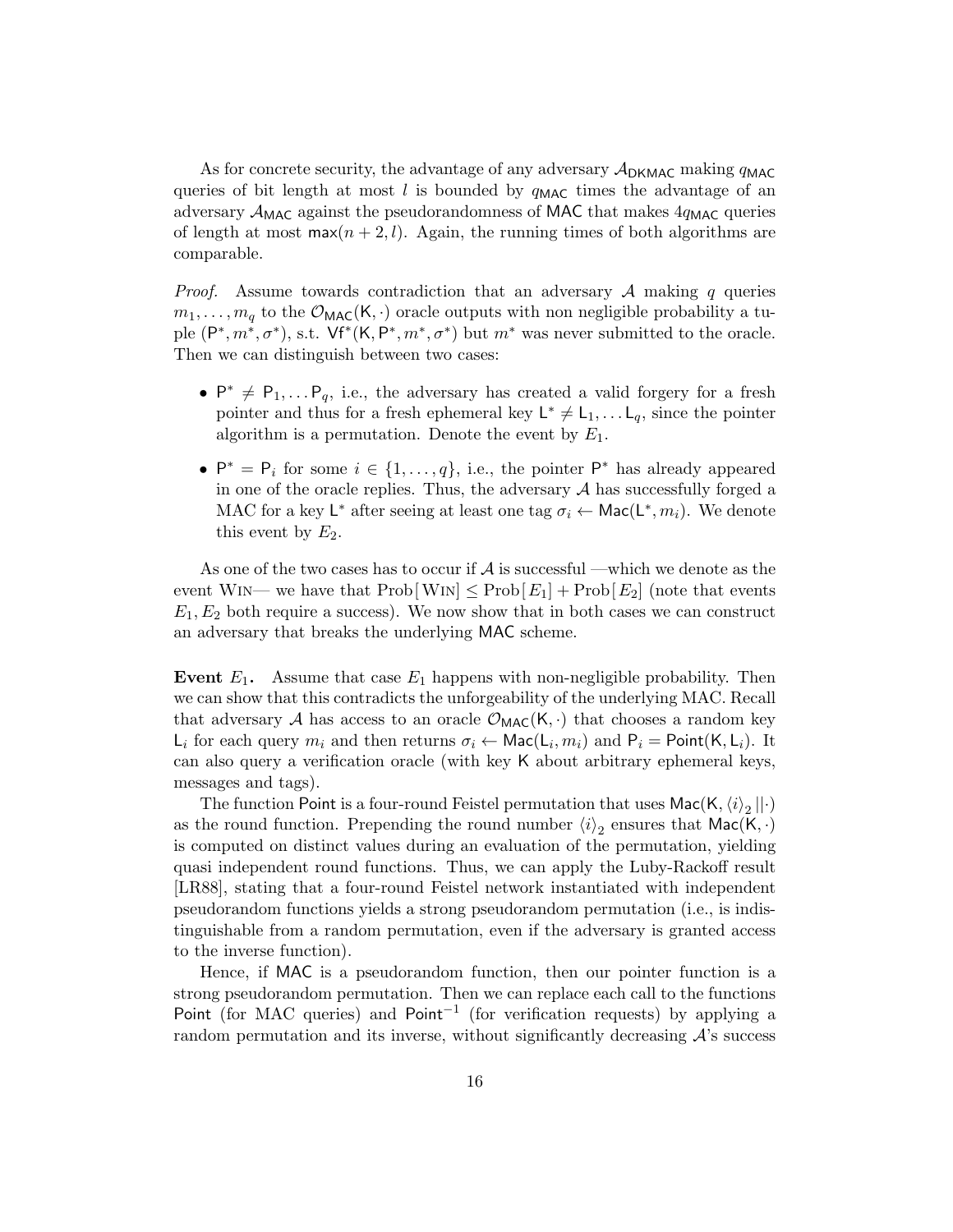probability; else this would lead to a successful distinguisher against the strong pseudorandomness.

We can now apply a PRF/PRP switching lemma [BR06] (but for strong permutations, see for example [HR03]) and conclude that for  $\mathsf{P}^* \neq \mathsf{P}_i$  for all i the ephemeral key  $\mathsf{L}^*$  derived from  $\mathsf{P}^*$  is an unknown random key. Thus, A has to forge a tag  $\sigma^* = \text{Mac}(L^*, m^*)$  for some secret and random key  $L^*$ , which contradicts the unforgeability of the underlying MAC. (The formal argument uses a black-box simulation of  $A$  using lazy sampling to simulate the random function to mount a key-only attack on  $Mac(L^*, \cdot)$ .

Event  $E_2$ . In the case that the adversary forges with non-negligible probability a MAC for a key that has already appeared in the interaction with the oracle. We can then construct an adversary  $\mathcal{A}_{MAC}$  against the underlying MAC given access to oracles  $\textsf{Mac}(L_q, \cdot), \textsf{Vf}(L_q, \cdot)$ . We denote by Q the maximal number of queries that  $A$  makes to its oracle.

Our adversary  $A_{\text{MAC}}$  picks a random query  $q \in \{1, \ldots, Q\}$  and simulates the  $\mathcal{O}_{\text{MAC}}$  and Vf oracles with lazy sampling (simulating a random permutation  $\pi$  via lazy sampling). That is, for any query  $m_i$  where  $i \neq q$ , algorithm  $A_{\text{MAC}}$  generates a random key  $\mathsf{L}_i$  and computes  $(\sigma_i, \mathsf{P}_i)$  where  $\mathsf{P}_i$  is derived via the simulated random permutation  $\pi^{-1}$ . In the q-th query the adversary invokes its oracle  $\textsf{Mac}(L_q, \cdot)$  on the requested message  $m_q$ , obtaining  $\sigma_q$  and returns the tag and a random pointer  $P_q$ . If, at the end, A stops outputting a forgery  $(P^*, m^*, \sigma^*)$  the adversary checks whether  $P^* = P_q$  and, if so, outputs  $m^*, \sigma^*$  as its forgery; otherwise it aborts.

Note that our adversary may give an inconsistent answer if  $\mathsf{L}_i = \mathsf{L}_q$  for some  $i \neq$  $q$  (because then  $\mathsf{P}^*$  is an independent random value, not matching the simulated random permutation). However, the probability of this happening is negligible by the unforgeability of the underlying MAC (else sampling  $Q$  random keys would yield an unknown key with sufficiently high probability, allowing to forge MACs easily). Assuming that the choice is consistent, it follows again from the (strong) pseudorandomness of the pointer algorithm that  $A$ 's success probability in the simulation is negligibly close to the one in an actual attack. In this case, our adversary  $\mathcal{A}_{\text{MAC}}$  wins with probability  $1/Q \cdot \text{Prob}[E_2]$ , which is non-negligible, too.  $\square$ 

#### **Lemma 5.6** The delayed-key MAC scheme DKMAC<sub>PRP</sub> in Construction 5.4 is leakage-invariant.

Proof. To prove leakage-invariance we have to show that for every adversary A with oracle access to  $\mathcal{O}_{MAC}(K, \cdot)$  and  $Vf(K, \cdots)$  that predicts with noticeable probability some information  $f(K)$  about the key K, we can derive an adversary B that only has access to Mac(K, ·) and  $Vf(K, \cdot)$  but predicts  $f(K)$  with the same advantage as  $A$ .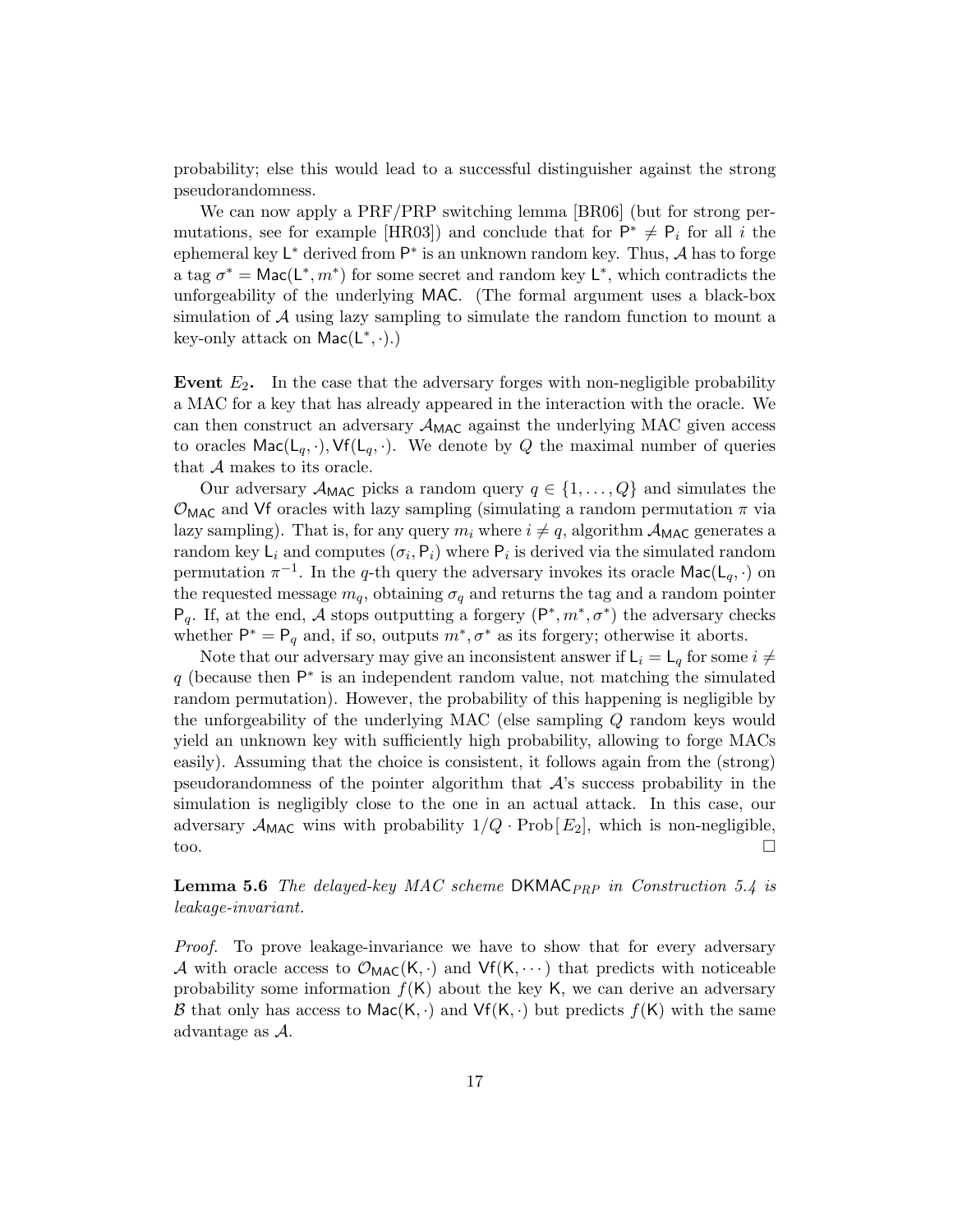Assume that  $A$  is able to derive some non-trivial information about K after sending q queries to its  $\mathcal{O}_{\text{MAC}}$  and Vf oracles, which implements the authentication process of our delayed-key MAC. Then we can construct an adversary  $\beta$ that successfully determines  $f(K)$  when sending 4q queries to its Mac(K, ⋅) and  $Vf(K, \dots)$  oracles. To this end, B mimics the  $\mathcal{O}_{MAC}$  oracle by computing the tag  $\sigma_i \leftarrow \mathsf{Mac}(L_i, m_i)$  for any query  $m_i$  and some self-chosen key  $L_i$  and calculating  $P_i$ with the help of its own oracle (and analogously for verification requests). Thus, for each of  $\mathcal{A}$ 's queries,  $\mathcal{B}$  has to invoke  $\textsf{Mac}(K, \cdot)$  four times to simulate  $\mathcal{O}_{\textsf{MAC}}$  or Vf. If  $\mathcal A$  outputs some information  $a, \mathcal B$  forwards it as its own output. Since the simulation is perfect from  $\mathcal{A}'$ 's point of view the success probabilities of  $\mathcal{B}$  and  $\mathcal{A}$ are identical. □

# 6 One-Sided Delayed-Key MACs: The Bounded Case

In this section we show that, by reducing the security requirements for unforgeability and leakage-invariance, we can construct key-delayed MACs that require less Mac invocations than our previous constructions or are even optimal in both, computational costs and output length. In other words, we can trade in security for efficiency. For our first construction, we bound the adversaries against unforgeability and leakage-invariance to make at most  $O(\log(n))$  many verification queries. Then we can show that the scheme is even strongly leakage-invariant (meaning that  $\beta$  does not make more queries than  $\mathcal{A}$ ), as long as we only demand that  $A$  is unable to predict the entire key.

By further restricting the adversary against the leakage-invariance to make only a single authentication query, we obtain our most efficient solution that requires no additional Mac computations and has optimal output length (assuming, that at least ∣L∣ additional bits have to be communicated). Note that the underlying MAC is then assumed to be secure against related-key attacks.

As already mentioned in the introduction, limiting the number of verification queries corresponds to the common approach that in key-exchange protocols, both server and client verify only a single MAC each. Leakage-invariance for only  $\mathcal{F} = \{ID\}$  is sufficient, if the key gets afterwards hashed by a hash function that behaves like a random oracle.

#### 6.1 Encrypt-Only

Our third construction avoids the Feistel network and uses a "lightweight" PRFbased encryption of the ephemeral key under the long-term key.

**Construction 6.1** Let MAC = (KGen, Mac, Vf) be a message authentication code. *Define the delayed-key* DKMAC<sub>Eo</sub> = (KGen<sub>Eo</sub>, (Mac, Point) <sub>Eo</sub>, Vf<sub>Eo</sub>) as follows: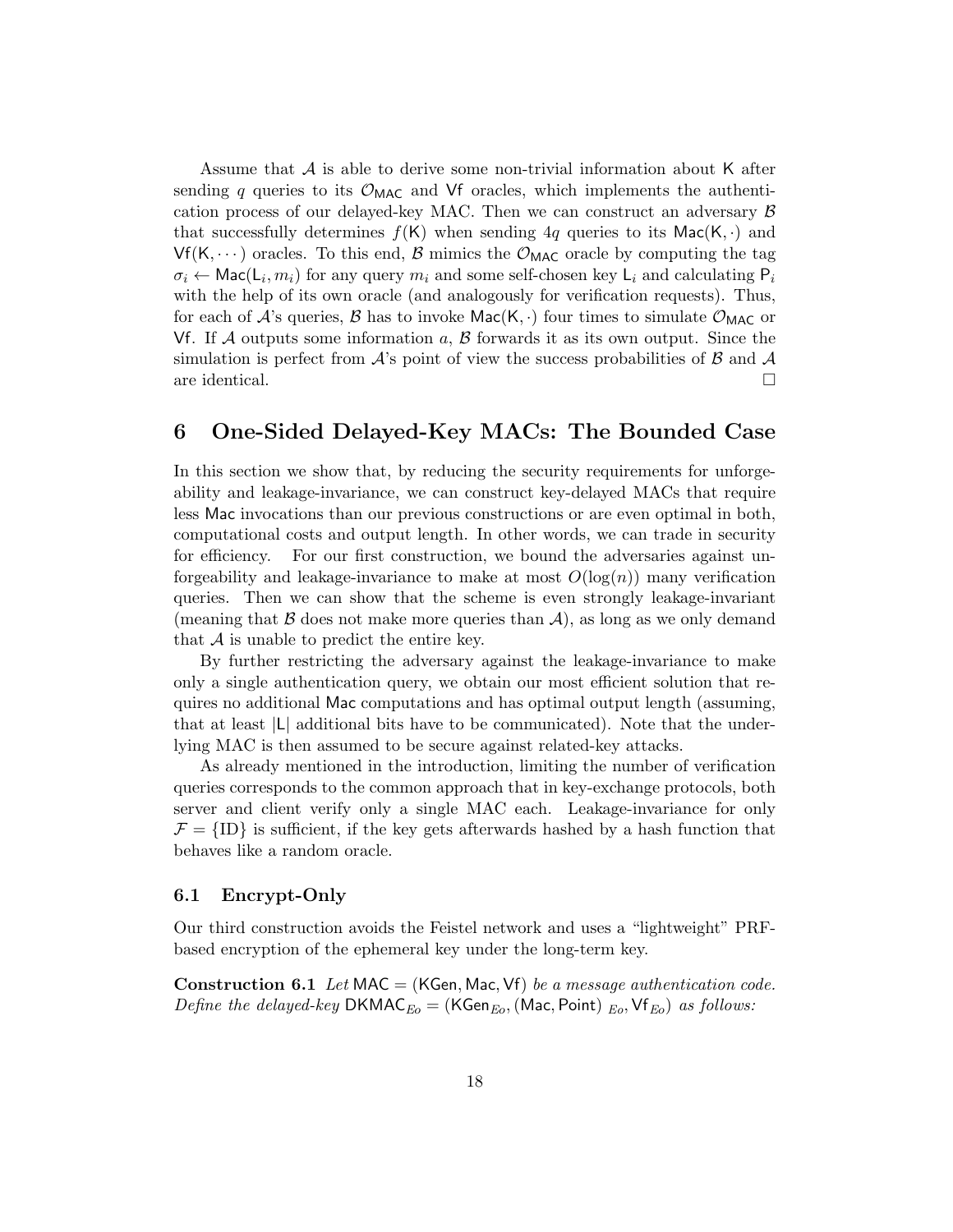- Key Generation KGen<sub>Eo</sub>. The key generation algorithm gets a security parameter  $1^n$  and outputs a key  $\mathsf{K} \leftarrow \mathsf{KGen}(1^n)$ .
- **Authentication** (Mac, Point)<sub>Eo</sub>. The authentication procedure takes as input a key K, a message m and first samples a fresh ephemeral key  $L \leftarrow \mathsf{KGen}(1^n)$ by running the key generation of the underlying MAC scheme. For key L and input message m and label  $\ell$  it computes a tag  $\sigma \leftarrow \text{Mac}(L, m)$  and pointer  $P \leftarrow$  Point $(K, L, \ell)$  and returns  $P = (\ell, \text{Mac}(K, \ell) \oplus L)$ . The output of (Mac, Point)<sub>Eo</sub> is the tuple  $(P, \sigma)$ .
- Verification  $\forall f_{E_o}$ . Upon input a secret key K, a pointer P, a message m and a tag  $\sigma$  it first computes Point<sup>-1</sup>(K, P). To this end the algorithm parses P as  $(\ell, c)$  and sets  $\mathsf{L} = c \oplus \mathsf{Mac}(\mathsf{K}, \ell)$ . Finally, the verification algorithm outputs  $Vf(L, m, \sigma)$ .

Correctness is again easy to see.

**Lemma 6.2** If MAC = (KGen, Mac, Vf) is a pseudorandom message authentication code, then the delayed-key MAC scheme DKMAC<sub>E</sub> in Construction 6.1 is unforgeable against chosen message attacks (for random or distinct labels), if the adversary can make at most  $O(\log(n))$  verification queries.

Regarding concrete security, the advantage of any adversary  $A_{\text{DKMAC}}$  making  $q_{\text{MAC}}, q_{\text{Vf}}$  queries each of length at most l is bounded by  $q_{\text{MAC}} \cdot 2^{q_{\text{Vf}}}$  times the advantage of an adversary  $\mathcal{A}_{MAC}$  against the pseudorandomness of MAC that makes  $q_{\text{MAC}}$  queries of length at most max $(n, l)$ .

*Proof.* The proof is by contradiction. Assume there exists an adversary  $\mathcal A$  that after making q queries  $m_1, \ldots, m_q$  to its  $\mathcal{O}_{\text{MAC}}(K, \cdot)$  oracle and at most  $O(\log(n))$  verification queries, outputs with non negligible probability a tuple  $((\ell^*, c^*, m^*, \sigma^*)$ such that  $Vf^*(K, (\ell^*, c^*, m^*, \sigma^*)$  but  $(\ell^*, m^*)$  never occurred as query/response pair in one of the interactions with the oracle. Then we can distinguish between three exclusive cases.

- $(\ell^*, c^*) = (\ell_i, c_i)$  for some  $i \in \{1, \ldots, q\}$ . Then  $\mathsf{L}^* = \mathsf{Mac}(\mathsf{K}, \ell_i) \oplus c_i$ , i.e., the adversary A has forged a tag  $\sigma^*$  for a key  $\mathsf{L}_i$  that was used in at least one of  $\mathcal{O}_{\text{MAC}}$ 's answers. Denote this event by  $E_1$ .
- $\ell^* \neq \ell_i$  for  $i = 1, \ldots, q$ , i.e., the second part of the pointer  $c^*$  encloses with overwhelming probability the corresponding tag  $\textsf{Mac}(K, \ell^*)$  for a fresh  $\ell^*$ . We denote the event by  $E_2$ .
- $\ell^* = \ell_i$  but  $c^* \neq c_i$  and  $m^* \neq m_i$ . In this case, A has either forged the tag  $\sigma^*$ for some "used" ephemeral key  $L_i$  or totally unknown key  $L^*$ . Denote this event by  $E_3$ .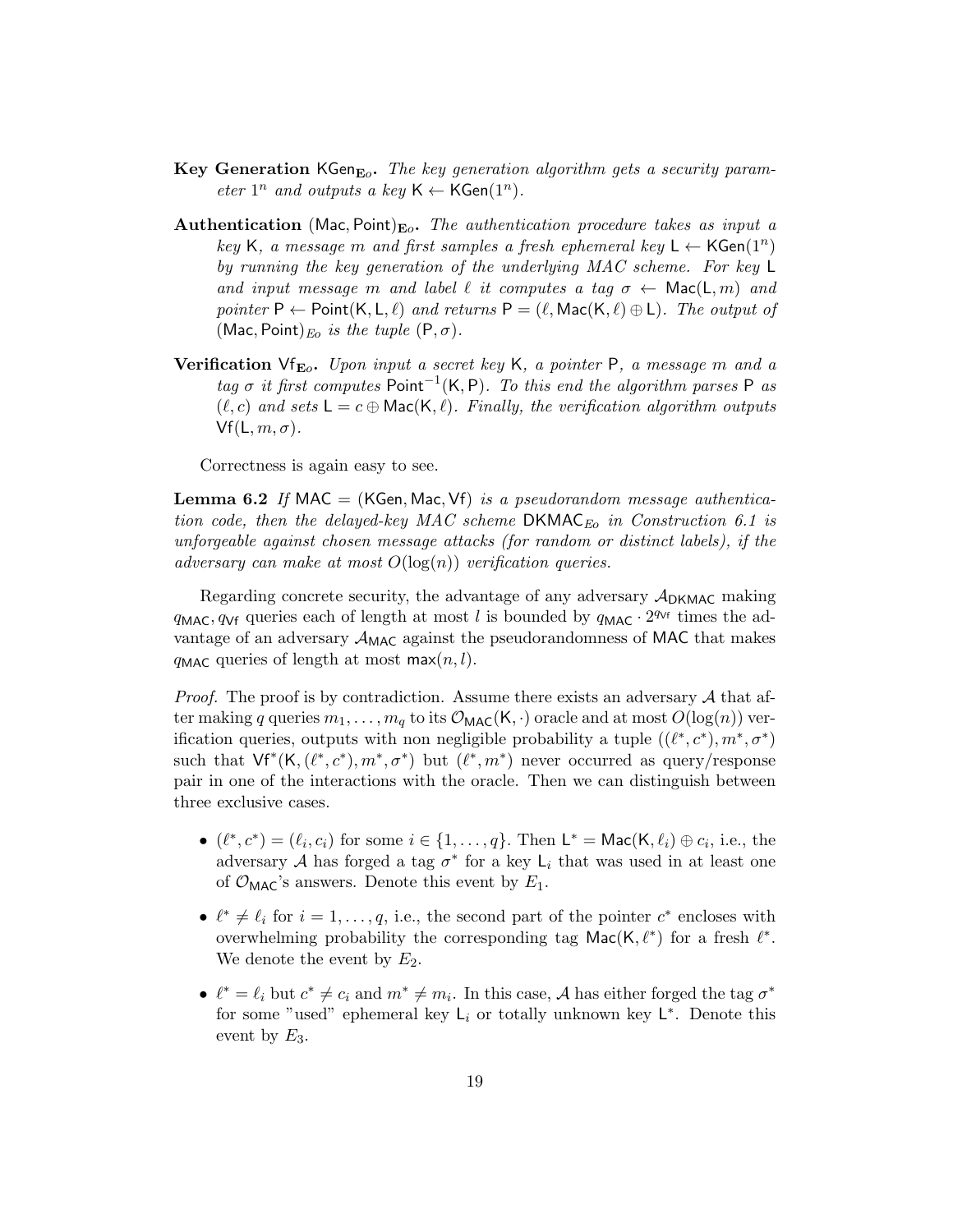Let WIN denote the event that  $A$  succeeds in forging a MAC, then we have that  $\text{Prob}[W \text{IN}] \leq \text{Prob}[E_1] + \text{Prob}[E_2] + \text{Prob}[E_3]$ . For each case we can construct an adversary that breaks the underlying MAC scheme.

Event  $E_1$ . In the first case, the adversary A outputs a valid forgery  $((\ell_i, c_i), m^*,$  $\sigma^*$ ) for some key  $\mathsf{L}_i$  after seeing at least one tag  $\sigma_i \leftarrow \mathsf{Mac}(\mathsf{L}_i, m_i)$  where  $m_i \neq m^*$ . Again, let Q denote the maximum number of queries that A sends to  $\mathcal{O}_{\text{MAC}}$ .

This allows to construct an adversary  $\mathcal{A}_{MAC}$  with black-box access to  $Mac(L_q, \cdot),$  $Vf(L_q, \cdot)$  that breaks the unforgeability of the underlying MAC. To this end,  $\mathcal{A}_{MAC}$ picks a random  $q \in \{1, ..., Q\}$  and samples a key  $K \leftarrow \mathsf{KGen}(1^n)$ .

For each authentication query  $m_i$  of  $A$  where  $i \neq q$  our adversary computes the response locally, by choosing a random key  $\mathsf{L}_i \leftarrow \mathsf{KGen}(1^n)$  and the knowledge of the other parameters. Only on the  $q$ -th query  $\mathcal{A}_{MAC}$  invokes its own oracle Mac( $\mathsf{L}_q$ ,  $\cdot$ ) on the message  $m_q$  and forwards the response  $\sigma_q$  together with a randomly chosen  $(\ell_q, c_q)$  to  $\mathcal A$ . Due to the pseudorandomness, the latter does not harm the success probability of  $A$  (using again that the labels are distinct). Each verification query of  $A$  is either responded using the local chosen parameters, or for  $((\ell_q, c_q)), m_j, \sigma_j$  by using the external verification oracle  $\mathsf{Vf}(\mathsf{L}_q, \cdot)$ .

When 𝒜 outputs its forgery ((ℓ ∗ , 𝑐<sup>∗</sup> ), 𝑚<sup>∗</sup> , 𝜎<sup>∗</sup> ), our adversary returns 𝑚<sup>∗</sup> , 𝜎<sup>∗</sup> iff  $(\ell^*, c^*) = (\ell_q, c_q)$ ; otherwise  $\mathcal{A}_{MAC}$  aborts. Hence,  $\mathcal{A}_{MAC}$  outputs a valid forgery for  $\textsf{Mac}(L_q, \cdot)$  with probability  $1/q \cdot \text{Prob}[E_1]$ .

Event  $E_2$ . Assume that the adversary  $\mathcal A$  manages to create a forgery  $((\ell^*, c^*, m^*,$  $\sigma^*$ ) where the label  $\ell^*$  is distinct from all other labels  $\ell_1, \ldots, \ell_q$  that have appeared in the replies of the  $\mathcal{O}_{\text{MAC}}(K, \cdot)$  oracle.

Given such an adversary  $A$ , we can construct an successful adversary  $A_{MAC}$ that has black-box access to  $Mac(K, \cdot), Vf(K, \cdot)$  and attacks the underlying MAC. When A sends a query  $m_i$  to its authentication oracle,  $A_{MAC}$  computes  $\sigma_i \leftarrow$  $\textsf{Mac}(L_i, m_i)$  for a random key  $L_i$  and queries its own oracle about a randomly chosen  $\ell_i$ , obtaining  $c_i \leftarrow \mathsf{Mac}(\mathsf{K}, \ell_i) \oplus \mathsf{L}_i$ . The tuple  $\sigma_i$ ,  $(\ell_i, c_i)$  is send as reply to  $\mathcal{A}.$ 

For each of the at most  $O(\log(n))$  verification queries  $((\ell_j, c_j), m_j, \sigma_j)$  of A, our adversary  $\mathcal{A}_{\text{MAC}}$  can only guess the answer, as unwrapping the ephemeral key would require a further query  $\ell_j$  to the tagging oracle, thereby invalidating  $\ell_j$  as potential forgery. Thus, if  $\mathcal A$  makes a query to its verification oracle,  $\mathcal A_{\text{MAC}}$  splits  $\mathcal A$  into two instantiations, where it answers 'true' in the first, and 'false' in the second instance.

Then, in one of the at most  $poly(n)$  instantiations of A, the simulation of the  $\mathcal{O}_{\text{MAC}}$ , Vf oracles by  $\mathcal{A}_{\text{MAC}}$  is perfect. When this instance of  $\mathcal{A}$  outputs a forgery  $((\ell^*, c^*, m^*, \sigma^*)$ , our adversary uses the fresh pointer  $(\ell^*, c^*)$  to derive its own forgery for  $Mac(K, \cdot)$ .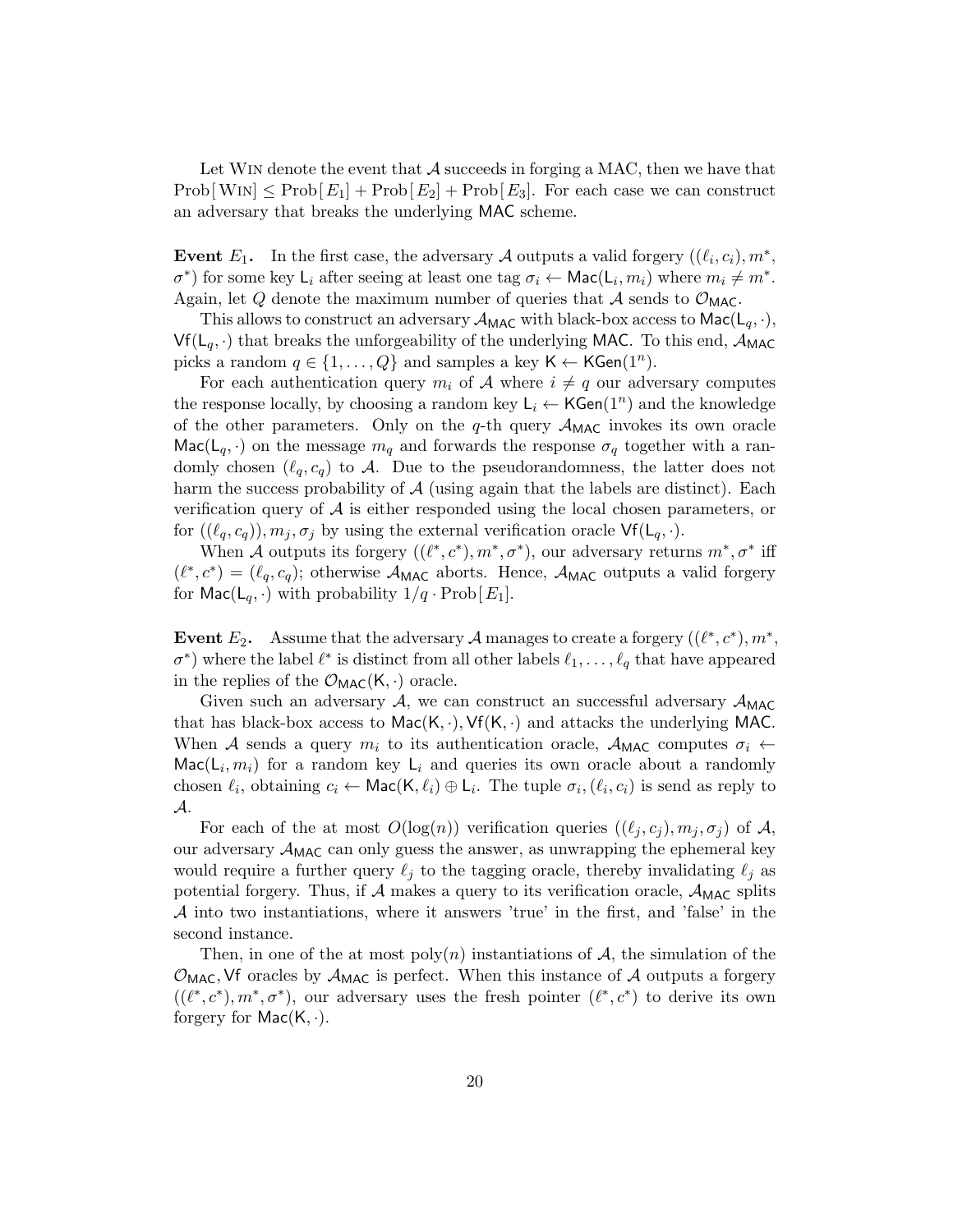Recall, that  $c^* = \text{Mac}(K, \ell^*) \oplus L^*$  is the one-time-pad encryption of  $L^*$  under Mac(K,  $\ell^*$ ) and  $\sigma^*$  a tag for message  $m^*$  under key  $\mathsf{L}^*$ . Then, the ephemeral key either already occurred in the simulation, i.e.,  $L^* = L_i$  for some  $i \in \{1, ..., q\}$  or  $L^* \neq L_1, \ldots, L_q$ . In the latter, A has to compute a tag  $\sigma^*$  for some secret and random key L<sup>\*</sup> which contradicts the unforgeability of the underlying MAC. In the first case, where  $\mathsf{L}^* = \mathsf{L}_i$  our  $\mathcal{A}_{\mathsf{MAC}}$  guesses an index  $i \in \{1, \ldots, q\}$  and returns  $\ell^*,$   $(c^* \oplus L_i)$ .

Overall,  $\mathcal{A}_{\text{MAC}}$  will output a valid forgery with probability  $1/(Q \cdot \text{poly}(n)) \cdot$ Prob $[E_2]$ , which is non-negligible, too.

Event  $E_3$ . Now consider the case that the adversary  $A$  outputs with noticeable probability a forgery  $((\ell^*, c^*), m^*, \sigma^*)$  where  $\ell^* = \ell_i$  but  $c^* \neq c_i$  for some  $i \in$  $\{1,\ldots,q\}$  and q denoting the number of  $\mathcal{A}$ 's authentication queries. Then we have  $c^* = \mathsf{Mac}(\mathsf{K}, \ell_i) \oplus \mathsf{L}_i \oplus \Delta$  for some  $\Delta \in \{0, 1\}^n$  and can distinguish again between two exclusive cases. If  $L_i \oplus \Delta \neq L_1, \ldots, L_q$ , then A has forged  $\sigma^* = \text{Mac}(L^*, m^*)$ for some secret and random L<sup>\*</sup>, contradicting the unforgeability of MAC. When  $L_i \oplus \Delta = L_j$  for some  $j \in \{1, \ldots, q\}$ , A succeeded in forging a tag for some fresh message  $m^*$  but used ephemeral  $\mathsf{L}_i$ . In that case, we can construct an adversary  $\mathcal{A}_{MAC}$  against the underlying MAC as in event  $E_1$ .

□

**Lemma 6.3** The delayed-key MAC scheme  $DKMAC_{Eo}$  in Construction 6.1 is  $(\infty, O(\log(n)), \{ID\})$ -leakage-invariant for random labels.

*Proof.* We show that for every adversary A with oracle access to  $\mathcal{O}_{MAC}(K, \cdot), Vf(K, \cdot)$ that makes at most  $O(\log(n))$  verification queries and predicts with noticeable probability the entire key  $a = K$ , we can derive an adversary  $\beta$  that is granted access only to  $\textsf{Mac}(K, \cdot), \textsf{Vf}(K, \cdot)$  but predicts  $a = K$  with the same advantage as A. Furthermore, our adversary  $\beta$  succeeds after the same number of queries that A required to obtain a. For each query  $m_i$  that A sends to its  $\mathcal{O}_{\text{MAC}}$  oracle,  $\beta$ chooses an ephemeral key  $\mathsf{L}_i$  and label  $\ell_i$  at random. It then computes  $\sigma_i$  locally and queries its own oracle  $\textsf{Mac}(K, \cdot)$  on  $\ell_i$  to correctly derive  $P_i$ . For any of the at most  $O(\log(n))$  verification queries of A, our adversary  $\beta$  halts A an then runs two instantiations for each answer bit  $b = 0, 1$ .

When each of the at most n instantiations of  $A$  outputs its guess  $a_n$ , our adversary tests for  $i = 1, ..., n$  whether the guess is the correct key by verifying  $P_i \stackrel{?}{=} \mathsf{Mac}(a_i, \ell_i) \oplus \mathsf{L}_i$ . If the verification holds,  $\mathcal B$  outputs  $a_i$ .

Since, in at least one instantiation of  $A$ , the simulation of  $\mathcal{O}_{MAC}$ , Vf by  $\beta$  is perfect,  $\beta$  has the same advantage in identifying the entire key K as  $\mathcal{A}$ .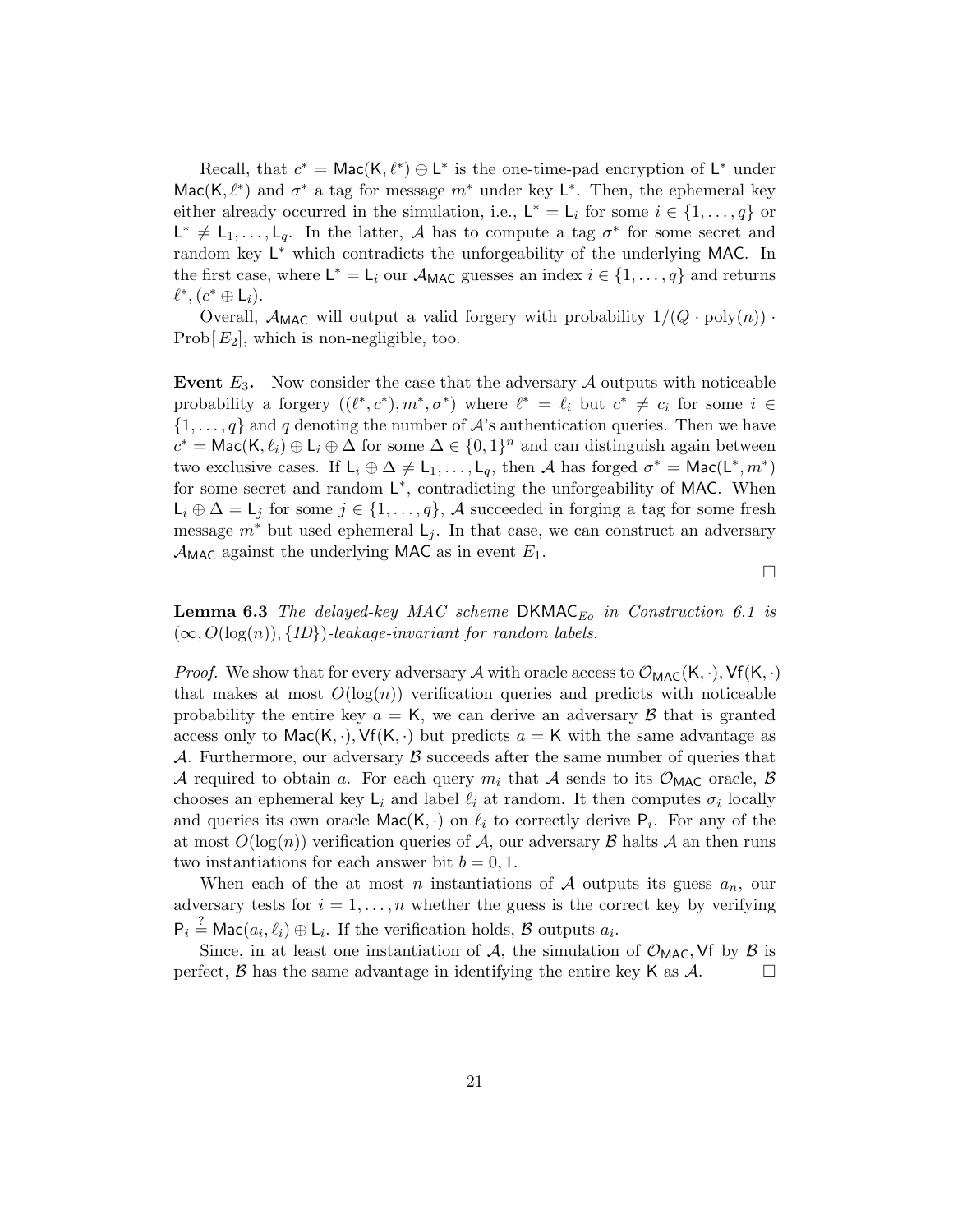#### 6.2 XOR-Construction

In our most simple and efficient construction, we use the shared key K to directly mask the ephemeral key. That is, by computing the one-time-pad encryption of L under K, i.e.,  $P = K \oplus L$ . Thus, for any authentication query, DKMAC<sub>⊕</sub> makes only a single Mac computation.

**Definition 6.4** Let MAC = (KGen, Mac, Vf) be a message authentication code. Define the delayed-key DKMAC $_{\oplus}$  = (KGen $_{\oplus}$ , (Mac, Point) $_{\oplus}$ , Vf $_{\oplus}$ ) as follows

- Key Generation KGen⊕. The key generation algorithm gets a security parameter  $1^n$  and outputs a key  $\mathsf{K} \leftarrow \mathsf{KGen}(1^n)$ .
- Authentication (Mac, Point)⊕. The authentication procedure takes as input a shared secret key K, a message m and outputs  $\sigma \leftarrow \text{Mac}(L, m)$  and pointer  $P = K \oplus L$  for a randomly chosen  $L \leftarrow KGen(1^n)$ .
- Verification Vf $_{\oplus}$ . Upon input a secret key K, a pointer P, a message m and a tag  $\sigma$  it outputs  $\mathsf{Vf}(\mathsf{P} \oplus \mathsf{K}, m, \sigma)$ .

Correctness of  $DKMAC_{\oplus}$  follows from the correctness of the underlying MAC.

In order to prove the unforgeability of our  $DKMAC_{\oplus}$  construction, we require a stronger assumption on the underlying MAC, namely that it is a related-key secure pseudorandom function. The first formal security model for related key attacks was introduced by Bellare and Kohno in [BK03]. Inter alia, they have shown that PRFs that are provably secure against those attacks can be achieved when the set of relations is restricted to some non-trivial class of key transformation functions, denoted by Φ. The notion for Φ-related-key security then extends the notion of standard PRF's and grants the adversary access to a related-key oracle that is either  $\mathsf{Mac}_{\mathrm{RK}(\cdot,k)}(\cdot)$  or  $f_{\mathrm{RK}(\cdot,k)}(\cdot)$ . In both cases a key k is chosen at random and in the random world, also a function  $f$  gets chosen randomly. Each query of the adversary then consists of a key transformation function  $\phi : \mathcal{K} \to \mathcal{K}$  and an input value m. The query is answered by  $\textsf{Mac}(\phi(k), m)$  and  $f(\phi(k), m)$  respectively.

**Definition 6.5** Let  $\Phi$  be a set of key transformation functions, and  $\mathcal D$  an adversary with access to related-key oracles that is allowed to send queries  $(\phi, m) \leftarrow$  $\Phi \times \mathcal{M}$ . A pseudorandom Mac is called secure against related-key attacks if for any efficient algorithm  $\mathcal D$  the advantage

$$
\left|\text{Prob}\left[\mathcal{D}^{\text{Mac}_{RK(\cdot,k)}(\cdot)}(1^n) = 1\right] - \text{Prob}\left[\mathcal{D}^{f_{RK(\cdot,k)}(\cdot)}(1^n) = 1\right]\right|
$$

is negligible, where the probability in the first case is over  $\mathcal{D}'$ 's coin tosses and the choice of  $k \leftarrow \textsf{KGen}(1^n)$ , and in the second case over  $\mathcal{D}'s$  coin tosses, the choice of the random function  $f : \mathcal{K}_n \times \mathcal{M}_n \to \mathcal{R}_n$  and random  $k \leftarrow \mathcal{K}_n$ .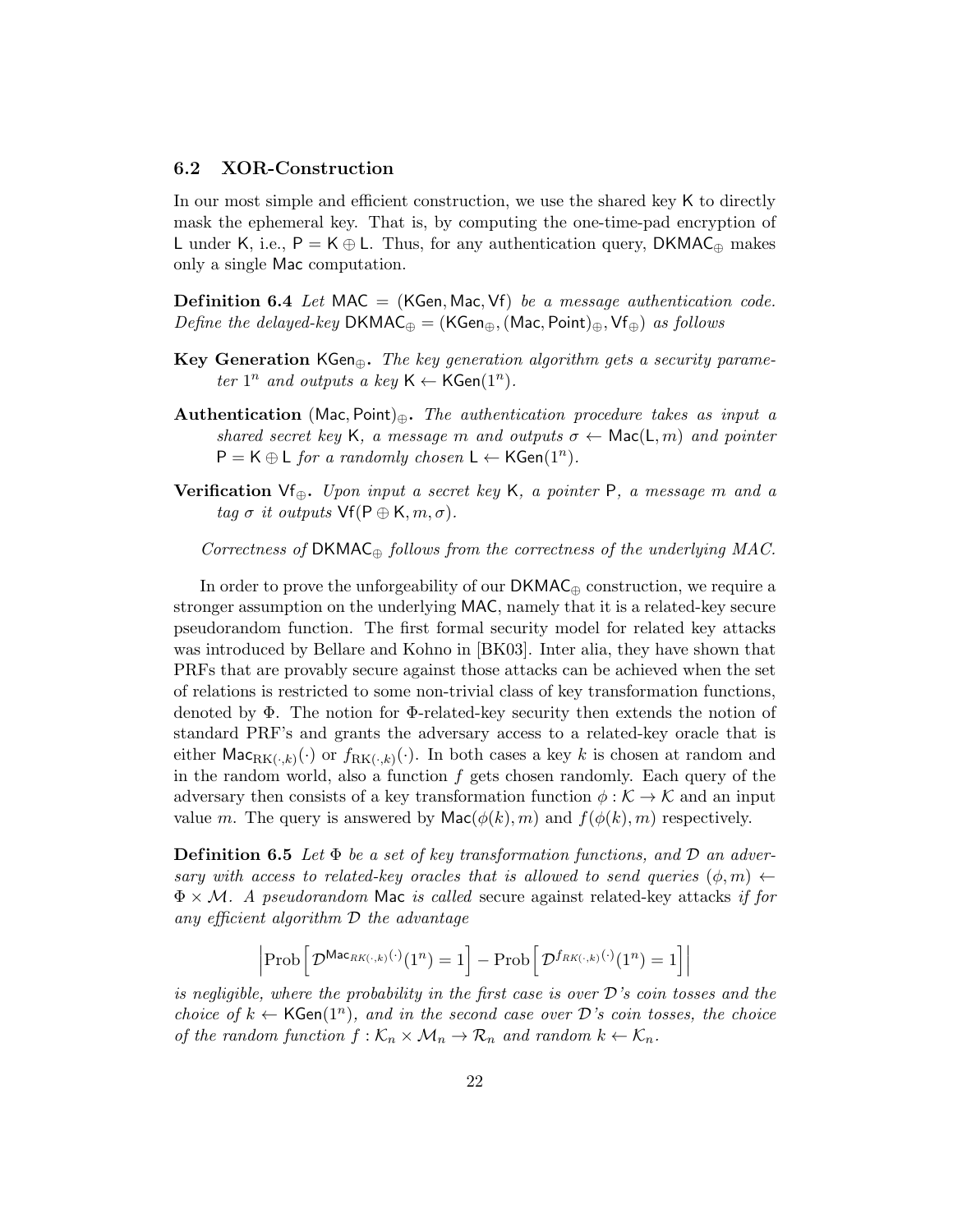Note that related-key secure pseudorandom MACs are unforgeable with respect to related-key attacks, too.

For our construction we need related-key security only for one class of transformations, that is the function that adds a given value  $\Delta \in \{0,1\}^n$  to the hidden key K. Sticking to the notation of [BK03] we denote this function by  $XOR_{\Delta}: \mathcal{K} \to \mathcal{K}$ and the resulting class of functions by  $\Phi_n^{\oplus} = {\text{XOR}}_{\Delta} : \Delta \in \{0,1\}^n$ . Constructions for  $\Phi_n^{\oplus}$ -related-key secure pseudorandom functions were proposed in [Luc04].

**Lemma 6.6** If MAC = (KGen, Mac, Vf) is a pseudorandom message authentication code secure against related-key attacks for the relation  $\Phi_n^{\oplus}$ , then the delayedkey MAC scheme DKMAC $_{\oplus}$  in Construction 6.4 is unforgeable against chosen message attacks, if the adversary makes at most  $O(\log(n))$  verification queries.

A closer look at the concrete security reveals that the advantage of any adversary  $\mathcal{A}_{\text{DKMAC}}$  making  $q_{\text{MAC}}$ ,  $q_{\text{Vf}}$  queries each of length at most l, is bounded by  $2^{q_{Vf}}$  times the advantage of an adversary  $\mathcal{A}_{MAC}$  against the related-key pseudorandomness of MAC that makes  $q_{\text{MAC}}$  queries of length at most l.

*Proof.* Assume towards contradiction that an adversary  $A$  after learning several tags  $(\sigma_1, P_1), \ldots, (\sigma_r, P_q)$  from its oracle  $\mathcal{O}_{MAC}(K, \cdot)$  is able to compute a forgery  $(P^*, m^*, \sigma^*)$  with  $m^* \neq m_1 \dots m_q$ . Then we can construct an adversary  $\mathcal{A}_{MAC}$ breaking the related-key unforgeability of the underlying MAC.

Our adversary  $\mathcal{A}_{MAC}$  has black-box access to a related-key oracle  $Mac_{RK(:,L)}(\cdot)$ and uses A to produce a forgery  $(\Delta^*, m^*, \sigma^*)$  for some key  $\mathsf{L}\oplus \Delta^*$ . For the sake of readability it is assumed, that the real key transformation XOR is already included in the oracle and the adversary has only to provide some value  $\Delta \in \{0,1\}^n$ .

When A sends the first authentication query  $m_1$ ,  $\mathcal{A}_{\text{MAC}}$  invokes its own oracle on  $(0^n, m_1)$  receiving  $\sigma_1 = \text{Mac}(L, m_1)$  which he passes together with a randomly chosen P back to A. The value P can also be seen as  $L \oplus K$  for some unknown K. Due to the pseudorandomness of Mac, the tag  $\sigma_1$  does not leak any information about the applied key L. Thus, from  $A$ 's point of view the value P is indistinguishable from a real one-time-pad encryption of some secret key K. For any further authentication query  $m_i$  of  $A$ , our adversary chooses a random  $\Delta_i$ and sends  $(\Delta_i, m_i)$  to its own oracle. The adversary  $\mathcal{A}_{\text{MAC}}$  then responds with the answer  $\sigma_i$  and a pointer  $P_i = P \oplus \Delta_i$ .

When  $A$  wants to query its verification oracle, our adversary  $A_{MAC}$  has to guess the answer bit, otherwise it might send the message of the potential forgery to his tagging oracle, thereby nullifying the message for its own output. Thus, whenever A makes a verification query,  $\mathcal{A}_{\text{MAC}}$  halts A and then runs two instantiations for the answer bit  $b = 0$ , resp.  $b = 1$ . Hence, for efficiency reasons we allow A to make at most  $O(\log(n))$  queries to the verification oracle.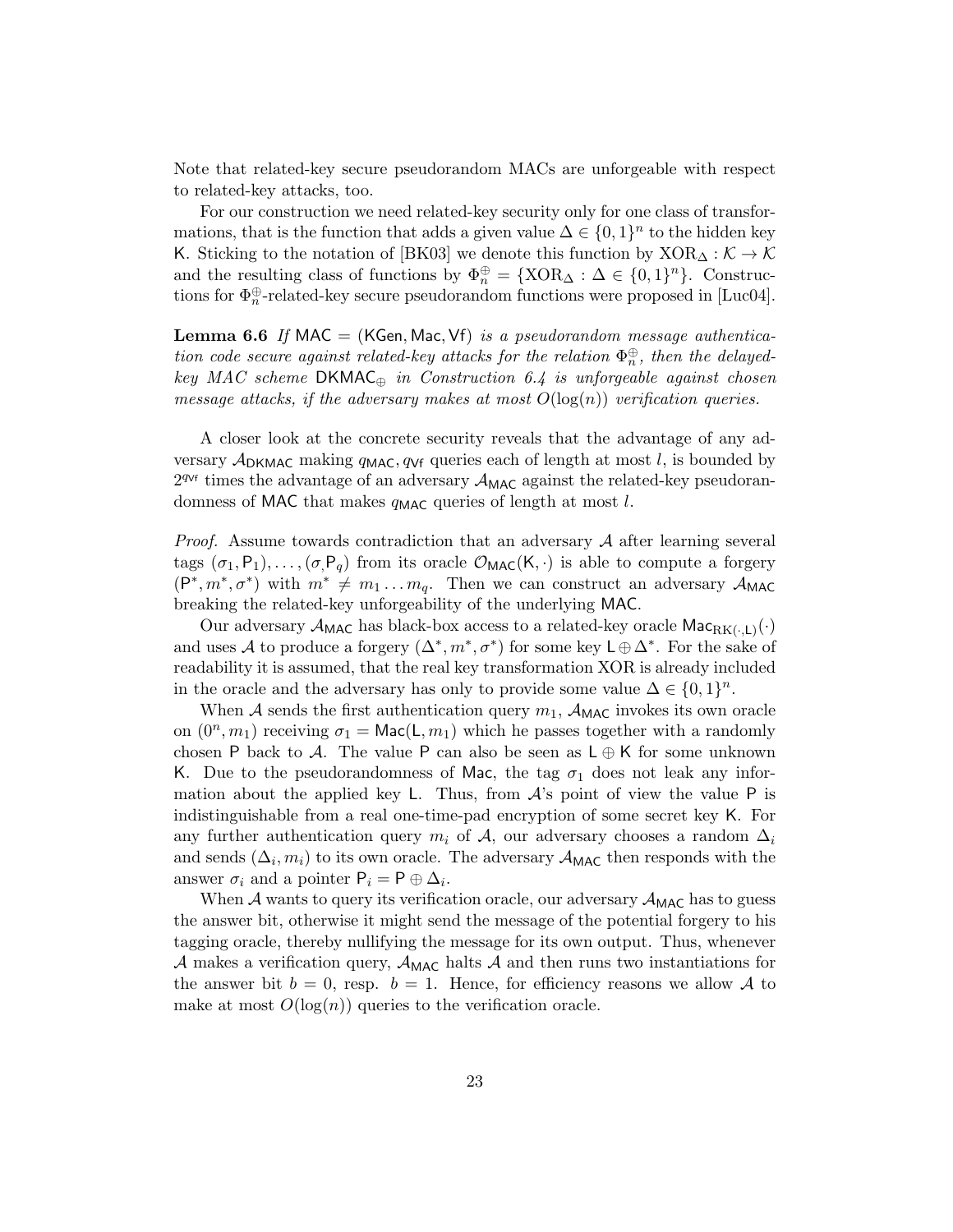If, at the end, each of the at most n instantiations of  $A$  holds with a forgery  $(P_j^*, m_j^*, \sigma_j^*)$ , our adversary  $\mathcal{A}_{MAC}$  guesses an index  $j \in \{1, ..., n\}$ . It then computes  $\Delta^* = \mathsf{P}_j^* \oplus \mathsf{P}$  and outputs  $(\Delta^*, m_j^*, \sigma_j^*)$  as its own forgery. Overall,  $\mathcal{A}_{\mathsf{MAC}}$ succeeds with probability  $1/poly(n)$  times the success probability of  $A$ , which contradicts the assumption that MAC is related-key unforgeable.  $\Box$ 

**Lemma 6.7** The delayed-key MAC scheme DKMAC<sub>⊕</sub> in Construction 6.4 is  $(1, 1)$  $O(log(n)), \{ID\}$ )-leakage invariant.

*Proof.* If there exists an adversary  $\mathcal A$  that outputs with non-negligible probability the complete secret key K after it received a tag  $(\sigma, P) \leftarrow \langle \text{Mac}(L, m), K \oplus L \rangle$  for some random L and chosen  $m$ , we can derive an adversary  $\beta$  that is able to extract K only from  $\sigma \leftarrow \text{Mac}(K, m)$  for some chosen m as well.

The idea is that by determining K, also the key L can be obtained unambiguously. Thus, when we construct the adversary  $\beta$  that uses  $\mathcal{A}$ , its target key K actually plays the role of L in the game of  $\mathcal A$ . Thus, when  $\mathcal B$  receives the authentication query m from  $A$  it triggers its oracle Mac(K, ·) on m and passes the answer  $\sigma$  together with a randomly chosen pointer P back to  $\mathcal{A}$ . The pointer value then corresponds to the one-time-pad encryption of K with some random, secret key L.

For any verification query  $(P_i, m_i, \sigma_i)$  of A, the adversary  $\mathcal B$  first checks whether  $P_i = P$ . If so, it forwards the query to its  $Vf(K, \cdot)$  oracle, otherwise it has to "guess" the answer bit. To this end,  $\beta$  runs two instantiations of  $\mathcal{A}$ , for each  $b = 0, 1$ . Since we allow A to make only at most  $O(\log(n))$  verification queries, B starts at most  $n$  instantiations.

Finally, each instantiation of  $A$  stops, outputting its guess  $a_j$  that corresponds to some  $\mathsf{L}_j$  in  $\mathcal{B}$ 's game. To determine the right key, adversary  $\mathcal{B}$  computes for each  $j = 1, 2, ..., n$  the potential counterpart  $\mathsf{K}_j = \mathsf{P} \oplus \mathsf{L}_j$  and outputs  $\mathsf{K}_j$  where  $\sigma = \text{Mac}(K_i, m)$ .

Due to the limitation of a single authentication query, our adversary  $\beta$  is able to simulate the oracle  $\mathcal{O}_{\text{MAC}}$  of A perfectly, such that B succeeds with the same probability as  $\mathcal{A}$ .

# 7 Two-Sided Delayed-Key MACs: A Feasibility Result

In this section we discuss that two-sided delayed-key MACs are realizable without relying on collision-resistance. The idea —explained in the setting of key exchange— is to use a signature scheme to authenticate each transmitted message immediately (such that both parties basically only have to store keys for the MAC), and to finally MAC the public key of the signature scheme.

Note that the existence of one-way functions is shown to be necessary and sufficient for the existence of secure signature schemes in [Rom90]. As we, in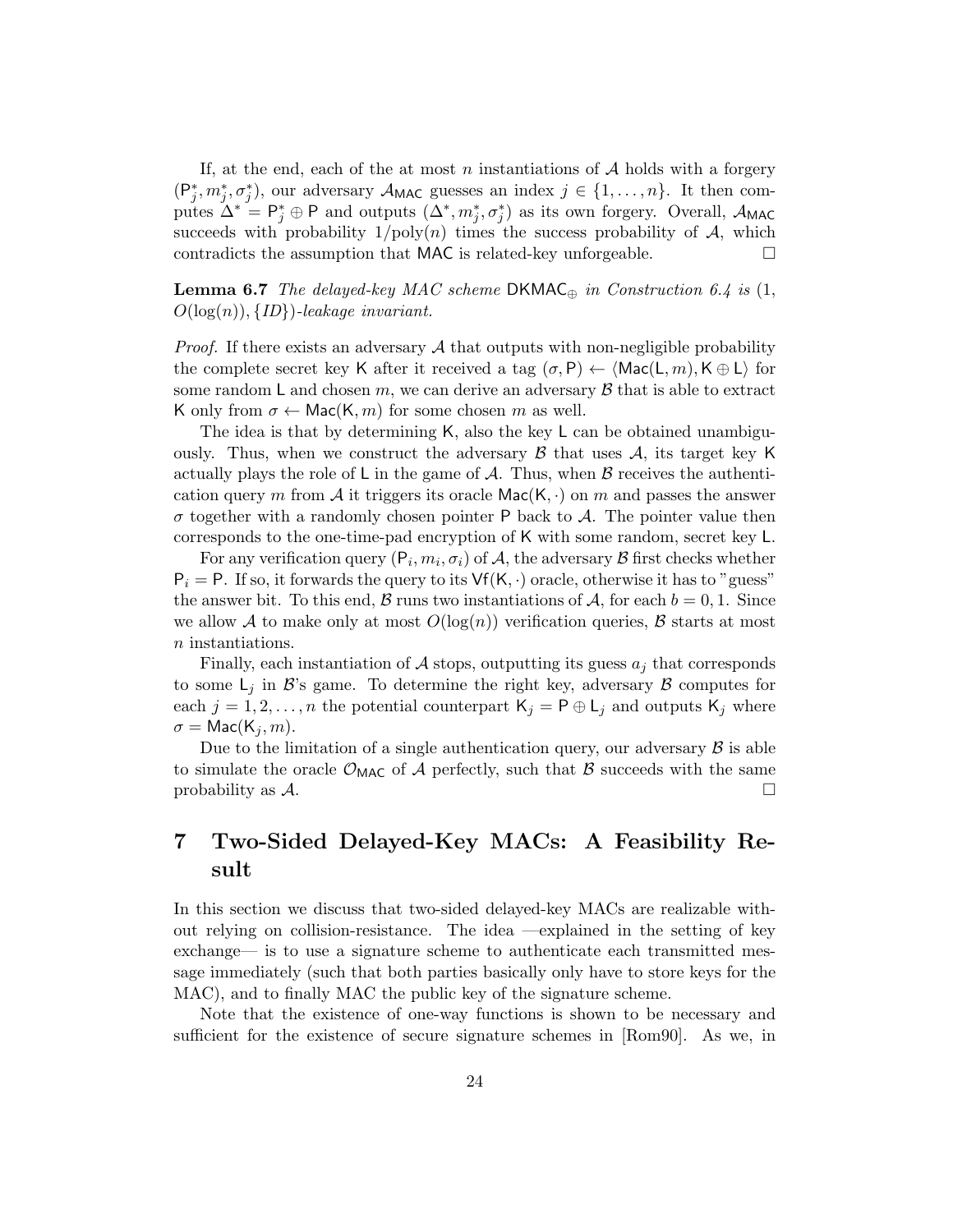addition, only require unforgeability from the underlying MAC, the security of our construction formally relies only on one-way functions. Yet, applying a signature scheme for each message is very expensive, of course. Hence, this construction should be seen as a feasibility result only. We leave it as an interesting open problem to find an efficient construction for this scenario.

Note that in order to turn the idea above into a formal solution we need to change the notion of unforgeability and leakage-invariant slightly. Namely, we assume that the adversary  $A$  in both cases now can pass another parameter keep or pointer (besides  $m_i, \ell_i$ ) to oracle  $\mathcal{O}_{\mathsf{MAC}}$ . For parameter keep the oracle returns tags  $\sigma_i$  for the previously selected ephemeral key L and only if queried for pointer it returns the pointer P and generates a new ephemeral key. An adversary  $A$  against the unforgeability is then deemed successful if it outputs a tuple  $(P^*, \bar{m}^*, \bar{\ell}^*, \sigma^*)$  with  $\mathsf{Vf}(\mathsf{K}, P^*, \bar{m}^*, \bar{\ell}^*, \sigma^*) = 1$  and A has never issued  $(m^*, \overline{\ell}^*) = ((m_1^*, \ell_1^*), \ldots, (m_n^*, \ell_n^*))$  between two pointer queries to  $\mathcal{O}_{\text{MAC}}(K, \cdot)$ .

| Sender $S$                                                                                 |                                      | Receiver $R$                                                                                                                                                        |
|--------------------------------------------------------------------------------------------|--------------------------------------|---------------------------------------------------------------------------------------------------------------------------------------------------------------------|
| a) before long-term key $K$ is known:                                                      |                                      |                                                                                                                                                                     |
| $(sk, pk) \leftarrow \mathsf{SKGen}(1^n)$<br>$s_1 \leftarrow \mathsf{SSign}(sk, (1, m_1))$ | $m_1, s_1, pk$                       | $\rightarrow$ SVf $(\mathit{pk},(1,m_1),s_1) \overset{?}{=}$ true<br>keep public key pk of $S$<br>$\rightarrow$ SVf $(\mathit{pk},(2,m_2),s_2) \overset{?}{=}$ true |
| $s_2 \leftarrow \mathsf{SSign}(sk, (2, m_2))$                                              | $m_2, s_2$                           |                                                                                                                                                                     |
| $s_n \leftarrow$ SSign $(sk, (n, m_n))$                                                    | $\boldsymbol{m}_n, \boldsymbol{s}_n$ | $\mathsf{SVf}(pk,(n,m_n),s_n) \stackrel{?}{=}$ true                                                                                                                 |
| $b)$ common $K$ is established:<br>$\tau \leftarrow \text{Mac}(K, pk, n)$                  | $\tau$                               | $\mathsf{Vf}(\mathsf{K}, (pk, n), \tau) \stackrel{?}{=}$ true                                                                                                       |
|                                                                                            |                                      | output true iff all $s_1, \ldots, s_n$<br>and $\tau$ verified as true.                                                                                              |

Figure 1: DKMAC<sub>two</sub>: Two-sided Delayed-Key MAC

**The DKMAC<sub>two</sub> Construction.** Recall the notion of signature schemes: a signature scheme consists of three efficient algorithms (SKGen, SSign, SVf) where SKGen on input  $1^n$  returns a key pair  $(sk, pk)$ ; algorithm SSign on input sk and a message  $m \in \{0,1\}^*$  returns a signature s; and algorithm SVf for input  $pk, m, s$  returns a decision bit. We assume completeness in the sense that any signature generated via SSign is also accepted by SVf. Unforgeability of signature schemes is defined analogously to unforgeability of MACs, but now the adversary gets as input the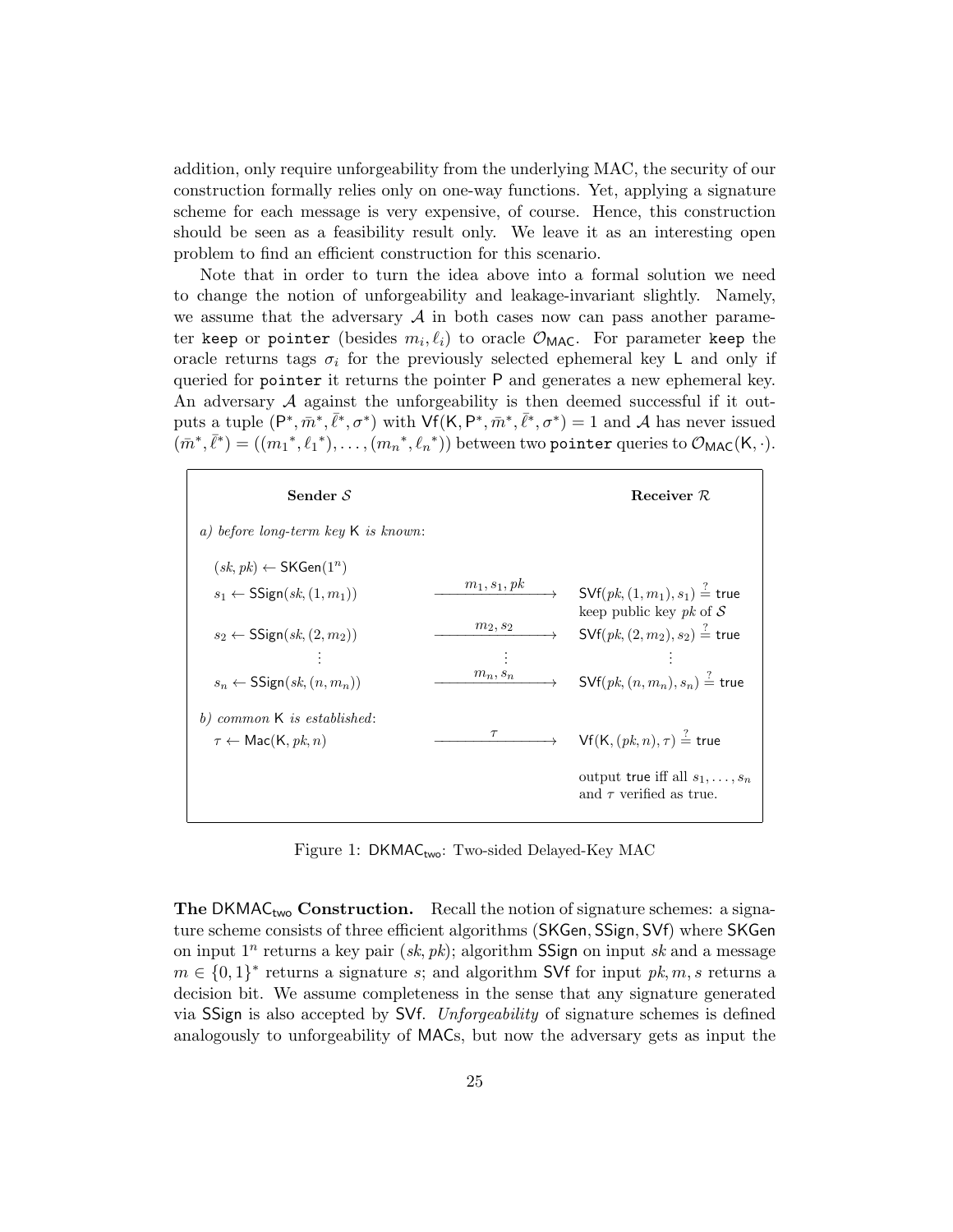public key pk instead of the security parameter  $1<sup>n</sup>$  and has access to a signing oracle  $SSign(sk, \cdot)$ .

Our construction  $DKMAC_{two}$  (incorporated into a key exchange protocol) is given in Figure 1. Note that the sender only needs to store the key pair  $(s_k, pk)$ and the receiver merely stores  $pk$  and a bit indicating any error in the verifications so far. Formally, we can let  $\textsf{Mac}(\mathsf{L}, m, \ell)$  be the algorithm which for  $\mathsf{L} = (sk, pk) \leftarrow$ SKGen(1<sup>n</sup>) outputs  $\sigma = (pk, SSign(sk, m, \ell)$ . The point algorithm Point(K, L,  $\ell$ ) returns a MAC value P of  $pk$  under key K for an unforgeable MAC. Then an adversary against the key exchange protocol can be easily cast in our extended unforgeability and leakage-invariance model. This adversary calls  $\mathcal{O}_{\text{MAC}}$  several times with  $(i, m_i, \ell_i)$  for parameter keep and subsequently eventually calls the oracle about parameter pointer to retrieve the MAC of the public key under K.

Unforgeability and Leakage-Invariance of DKMAC<sub>two</sub>. The DKMAC<sub>two</sub> construction is unforgeable if the underlying signatures scheme is unforgeable against chosen-message attacks and the underlying MAC is unforgeable as well. The unforgeability of the MAC and the fact that collisions among independently generated keys are unlikely implies that the adversary can only use a previously chosen public key by  $\mathcal{O}_{\text{MAC}}$  (or else forges a MAC under K for a new key  $pk^*$ ). But then the adversary must forge a signature for a tuple  $(i^*, m^*, \ell^*)$  which has not been signed before under this public key. By the unforgeability of the signature scheme this cannot happen with more than negligible probability.

Obviously, the scheme  $DKMAC_{two}$  is strongly leakage-invariant, as it uses the secret long-term key K only for a single computation of the underlying MAC.

Online Verification with Immediate Abort. In the context of online verification it might be desirable that the verifier can abort the authentication process as soon as he receives the first invalid tag. To this end, we augment the usual verification algorithm Vf of DKMAC's such that it allows online processing:  $Vf'(K, P, m, \ell, \sigma, st)$  now also expects some state information st which can either be keep or pointer. On input keep the algorithm Vf' returns  $Vf(m,\ell,\sigma)$  and for pointer it outputs  $Vf(K, P, m, \ell, \sigma)$ . Thus, as long as the long-term key K is unknown, the verifier runs  $\mathsf{Vf}'(\bot, \bot, m_i, \ell_i, \sigma_i, \text{keep})$  and aborts when it receives 0, indicating an invalid tag. Obviously, our construction  $DKMAC_{two}$  allows for online verification with immediate abort as the verifier can check, while being in keep-mode, if  $\mathsf{SVf}(pk, (i, m_i), s_i) = \mathsf{true}$  and abort the authentication as soon as the first verification fails.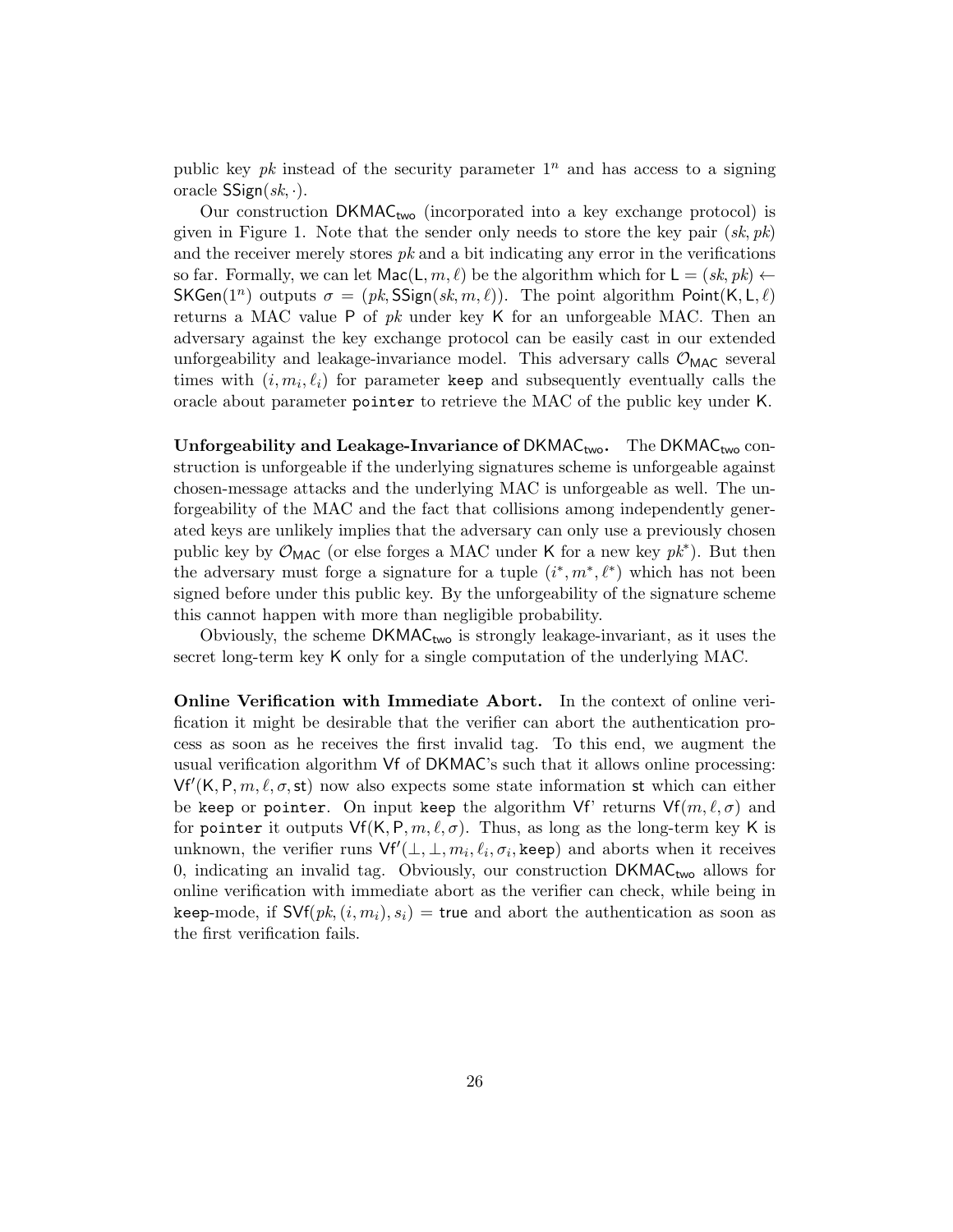# Acknowledgments

We thank Yevgeniy Dodis, Stefan Lucks and the anonymous reviewers for valuable comments. Both authors are supported by the Emmy Noether Program Fi 940/2-1 of the German Research Foundation (DFG).

### References

- [Bel06] Mihir Bellare. New Proofs for NMAC and HMAC: Security without Collision-Resistance. Advances in Cryptology — Crypto 2006, Volume 4117 of Lecture Notes in Computer Science, pages 602–619. Springer-Verlag, 2006.
- [BGM04] Mihir Bellare, Oded Goldreich, and Anton Mityagin. The Power of Verification Queries in Message Authentication and Authenticated Encryption. Number 2004/309 in Cryptology eprint archive. eprint.iacr.org, 2004.
- [BK03] Mihir Bellare and Tadayoshi Kohno. A Theoretical Treatment of Related-Key Attacks: RKA-PRPs, RKA-PRFs, and Applications. Advances in Cryptology — Eurocrypt 2003, Volume 2656 of Lecture Notes in Computer Science, pages 491–506. Springer-Verlag, 2003.
- [BPR00] Mihir Bellare, David Pointcheval, and Phillip Rogaway. Authenticated Key Exchange Secure against Dictionary Attacks. Advances in Cryptology — Eurocrypt 2000, Volume 1807 of Lecture Notes in Computer Science, pages 139–155. Springer-Verlag, 2000.
- [BR06] Mihir Bellare and Phillip Rogaway. The Security of Triple Encryption and a Framework for Code-Based Game-Playing Proofs. Advances in Cryptology — Eurocrypt 2006, Volume 4004 of Lecture Notes in Computer Science, pages 409–426. Springer-Verlag, 2006.
- [BSI08] Advanced Security Mechanism for Machine Readable Travel Documents Extended Access Control (EAC). Technical Report (BSI-TR-03110) Version 2.0 Release Candidate, Bundesamt fuer Sicherheit in der Informationstechnik (BSI), 2008.
- [Can01] Ran Canetti. Universally Composable Security: A new Paradigm for Cryptographic Protocols. Proceedings of the Annual Symposium on Foundations of Computer Science (FOCS) 2001. IEEE Computer Society Press, for an updated version see eprint.iacr.org, 2001.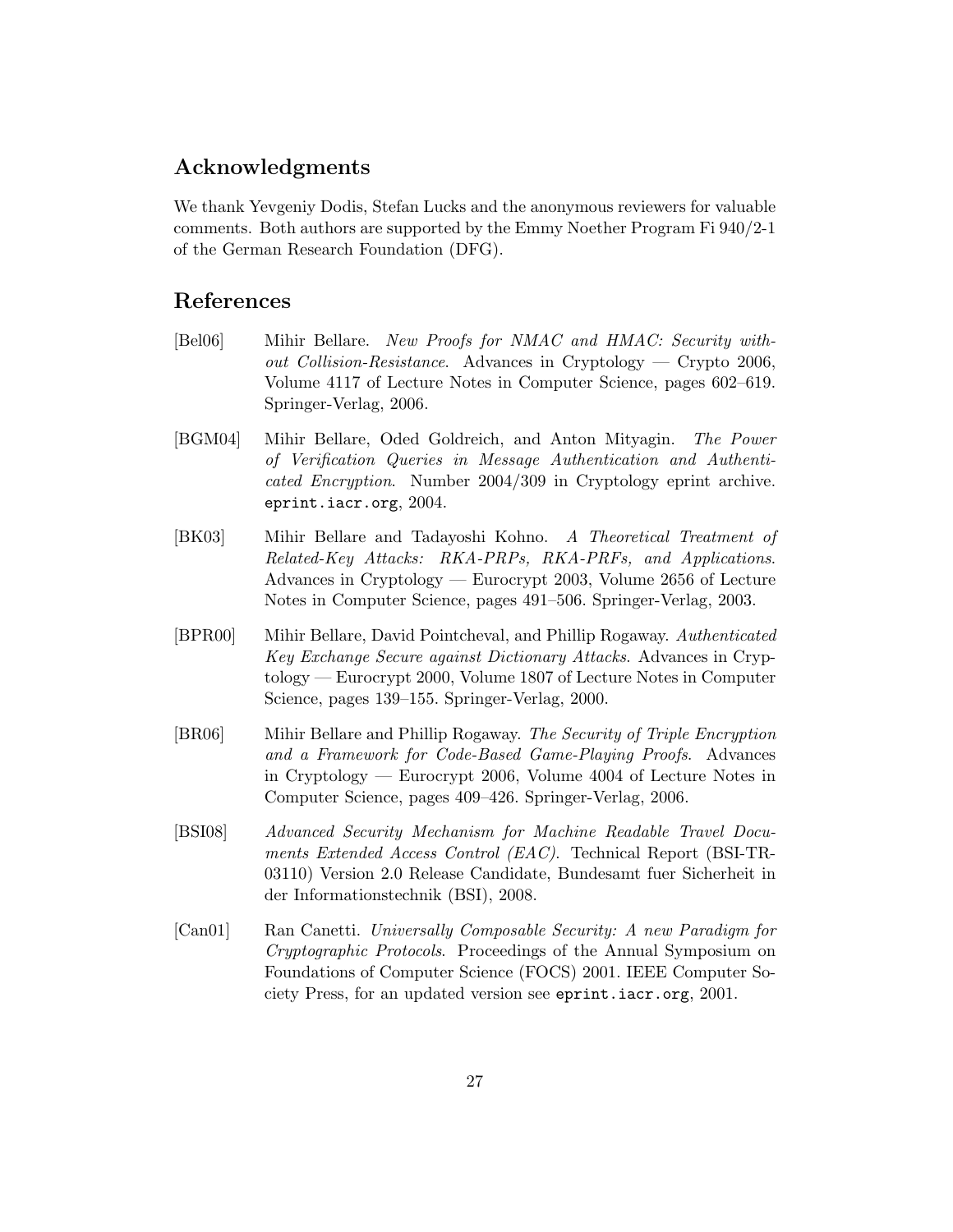- [Fis08] Marc Fischlin. Security of NMAC and HMAC Based on Nonmalleability. Topics in Cryptology — Cryptographer's Track, RSA Conference (CT-RSA) 2008, Volume 4964 of Lecture Notes in Computer Science, pages 138–154. Springer-Verlag, 2008.
- [Gen08] Rosario Gennaro. Faster and Shorter Password-Authenticated Key Exchange. Theory of Cryptography Conference (TCC) 2008, Volume 4948 of Lecture Notes in Computer Science, pages 589–606. Springer-Verlag, 2008.
- [GKM09] Juan A. Garay, Vladimir Kolesnikov, and Rae McLellan. MAC Precomputation with Applications to Secure Memory. Information Security Conference (ISC) 2009, Volume 5735 of Lecture Notes in Computer Science. Springer-Verlag, 2009.
- [GM84] Shafi Goldwasser and Silvio Micali. Probabilistic Encryption. Journal of Computer and System Science, 28(2):270–299, 1984.
- [GR97] Rosario Gennaro and Pankaj Rohatgi. How to Sign Digital Streams. Advances in Cryptology — Crypto 1997, Volume 1294 of Lecture Notes in Computer Science, pages 180–197. Springer-Verlag, 1997.
- [HK06] Shai Halevi and Hugo Krawczyk. Strengthening Digital Signatures Via Randomized Hashing. Advances in Cryptology — Crypto 2006, Volume 4117, pages 41–59. Springer-Verlag, 2006.
- [HR03] Shai Halevi and Phillip Rogaway. A Tweakable Enciphering Mode. Advances in Cryptology — Crypto 2003, Volume 2729, pages 482– 499. Springer-Verlag, 2003.
- [Jab96] David Jablon. Strong password-only authenticated key exchange. ACM Computer Communications Review, 26(5):5–26, 1996.
- [KOY01] Jonathan Katz, Rafail Ostrovsky, and Moti Yung. Efficient Password-Authenticated Key Exchange Using Human-Memorable Passwords. Advances in Cryptology — Eurocrypt 2001, Volume 2045 of Lecture Notes in Computer Science. Springer-Verlag, 2001.
- [LR88] Michael Luby and Charles Rackoff. How to Construct Pseudorandom Permutations from Pseudorandom Functions. SIAM Journal on Computing, 17(2):373–386, 1988.
- [Luc04] Stefan Lucks. Ciphers Secure against Related-Key Attacks. Fast Software Encryption (FSE) 2004, Volume 3017 of Lecture Notes in Computer Science, pages 359–370. Springer-Verlag, 2004.